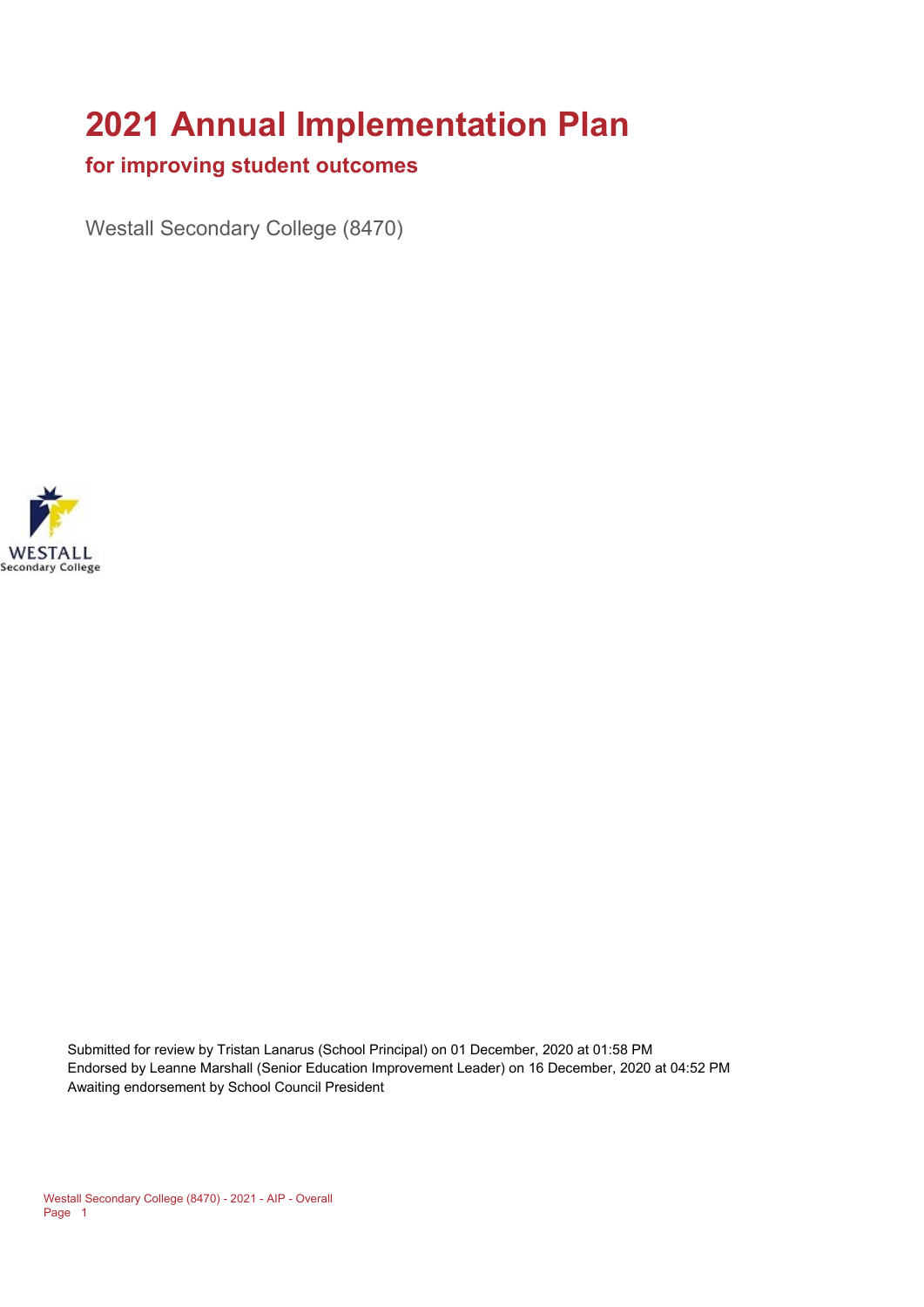# **Self-evaluation Summary - 2021**

|                                                                    | <b>FISO Improvement Model Dimensions</b><br>The 6 High-impact Improvement Initiatives are highlighted below in red. |                                                | <b>Self-evaluation Level</b>       |
|--------------------------------------------------------------------|---------------------------------------------------------------------------------------------------------------------|------------------------------------------------|------------------------------------|
| $\Xi$<br>and<br>lence<br>aching ar<br>learning<br>Excell<br>teachi |                                                                                                                     | Building practice excellence                   | Embedding moving towards Excelling |
|                                                                    |                                                                                                                     | Curriculum planning and assessment             | Embedding                          |
|                                                                    |                                                                                                                     | Evidence-based high-impact teaching strategies | Embedding                          |
|                                                                    |                                                                                                                     | Evaluating impact on learning                  | Evolving                           |

| rofessional<br>eadership<br>$\overline{\mathbf{e}}$<br>► | Building leadership teams           | Embedding                                 |
|----------------------------------------------------------|-------------------------------------|-------------------------------------------|
|                                                          | Instructional and shared leadership | <b>Embedding moving towards Excelling</b> |
|                                                          | Strategic resource management       | Embedding moving towards Excelling        |
|                                                          | Vision, values and culture          | Embedding                                 |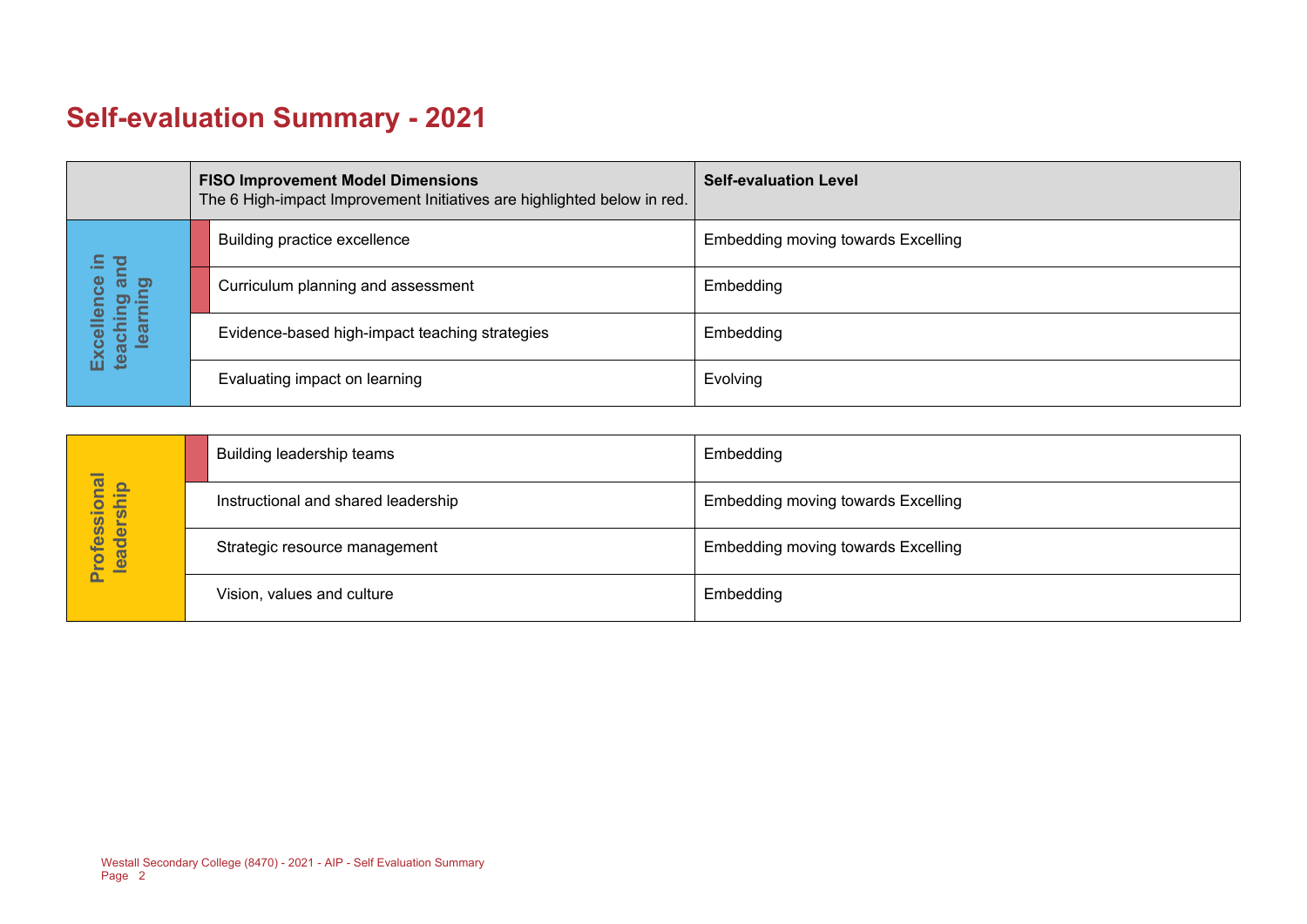| hate<br>learning<br>Ξ<br>Ü<br>$\bullet$<br>ositiv<br>for | Empowering students and building school pride | Embedding moving towards Excelling        |  |
|----------------------------------------------------------|-----------------------------------------------|-------------------------------------------|--|
|                                                          | Setting expectations and promoting inclusion  | Embedding moving towards Excelling        |  |
|                                                          | Health and wellbeing                          | Embedding                                 |  |
|                                                          | Intellectual engagement and self-awareness    | <b>Embedding moving towards Excelling</b> |  |

| $\mathbf{C}$<br><u>ත</u><br>$\bullet$<br>$\omega$<br><b>P</b><br>ပ<br>$\overline{\mathbf{a}}$ | <b>Building communities</b>                  | Embedding |
|-----------------------------------------------------------------------------------------------|----------------------------------------------|-----------|
|                                                                                               | Global citizenship                           | Excelling |
|                                                                                               | Networks with schools, services and agencies | Embedding |
|                                                                                               | Parents and carers as partners               | Embedding |

|                                        |                                                                         | Empowering students and building school pride | Effibedding moving towards Excelling                                                                                                                                                                                                                                                                                                                                                                                                                                                                                                                                                                                                                                                                                                                                                                                                                                                                                                                                                                                                                                                                                                                                                                                                                                                                                                                                                                                                                                                                                                                                                                                                                                                                                                                                                  |
|----------------------------------------|-------------------------------------------------------------------------|-----------------------------------------------|---------------------------------------------------------------------------------------------------------------------------------------------------------------------------------------------------------------------------------------------------------------------------------------------------------------------------------------------------------------------------------------------------------------------------------------------------------------------------------------------------------------------------------------------------------------------------------------------------------------------------------------------------------------------------------------------------------------------------------------------------------------------------------------------------------------------------------------------------------------------------------------------------------------------------------------------------------------------------------------------------------------------------------------------------------------------------------------------------------------------------------------------------------------------------------------------------------------------------------------------------------------------------------------------------------------------------------------------------------------------------------------------------------------------------------------------------------------------------------------------------------------------------------------------------------------------------------------------------------------------------------------------------------------------------------------------------------------------------------------------------------------------------------------|
| Positive climate<br>for learning       |                                                                         | Setting expectations and promoting inclusion  | <b>Embedding moving towards Excelling</b>                                                                                                                                                                                                                                                                                                                                                                                                                                                                                                                                                                                                                                                                                                                                                                                                                                                                                                                                                                                                                                                                                                                                                                                                                                                                                                                                                                                                                                                                                                                                                                                                                                                                                                                                             |
|                                        | Health and wellbeing                                                    |                                               | Embedding                                                                                                                                                                                                                                                                                                                                                                                                                                                                                                                                                                                                                                                                                                                                                                                                                                                                                                                                                                                                                                                                                                                                                                                                                                                                                                                                                                                                                                                                                                                                                                                                                                                                                                                                                                             |
|                                        |                                                                         | Intellectual engagement and self-awareness    | <b>Embedding moving towards Excelling</b>                                                                                                                                                                                                                                                                                                                                                                                                                                                                                                                                                                                                                                                                                                                                                                                                                                                                                                                                                                                                                                                                                                                                                                                                                                                                                                                                                                                                                                                                                                                                                                                                                                                                                                                                             |
|                                        |                                                                         |                                               |                                                                                                                                                                                                                                                                                                                                                                                                                                                                                                                                                                                                                                                                                                                                                                                                                                                                                                                                                                                                                                                                                                                                                                                                                                                                                                                                                                                                                                                                                                                                                                                                                                                                                                                                                                                       |
|                                        | <b>Building communities</b>                                             |                                               | Embedding                                                                                                                                                                                                                                                                                                                                                                                                                                                                                                                                                                                                                                                                                                                                                                                                                                                                                                                                                                                                                                                                                                                                                                                                                                                                                                                                                                                                                                                                                                                                                                                                                                                                                                                                                                             |
| engagement in<br>Community<br>learning | Global citizenship                                                      |                                               | Excelling                                                                                                                                                                                                                                                                                                                                                                                                                                                                                                                                                                                                                                                                                                                                                                                                                                                                                                                                                                                                                                                                                                                                                                                                                                                                                                                                                                                                                                                                                                                                                                                                                                                                                                                                                                             |
|                                        |                                                                         | Networks with schools, services and agencies  | Embedding                                                                                                                                                                                                                                                                                                                                                                                                                                                                                                                                                                                                                                                                                                                                                                                                                                                                                                                                                                                                                                                                                                                                                                                                                                                                                                                                                                                                                                                                                                                                                                                                                                                                                                                                                                             |
|                                        | Parents and carers as partners                                          |                                               | Embedding                                                                                                                                                                                                                                                                                                                                                                                                                                                                                                                                                                                                                                                                                                                                                                                                                                                                                                                                                                                                                                                                                                                                                                                                                                                                                                                                                                                                                                                                                                                                                                                                                                                                                                                                                                             |
|                                        |                                                                         |                                               |                                                                                                                                                                                                                                                                                                                                                                                                                                                                                                                                                                                                                                                                                                                                                                                                                                                                                                                                                                                                                                                                                                                                                                                                                                                                                                                                                                                                                                                                                                                                                                                                                                                                                                                                                                                       |
| Enter your reflective comments         |                                                                         |                                               | This has been a year like no other but we have been able to grow and achieve a range of new learnings. In regards to<br>excellence in Teaching and Learning, firstly the significant growth in our staff competence and student use of ICT<br>applications. We continued to run with a full timetable of classes on a daily basis throughout the first and second rounds of<br>RFL (Remote Flexible Learning). We used Microsoft Teams as our school platform for this. Every class, every day, ran via<br>Microsoft Teams. Staff and students would log in at the 4 scheduled class start times, 9am, 10.15am, 11.55am and 2pm.<br>Rolls would be marked, wellbeing check in and instructions given for the lesson. Depending on the nature of the lesson<br>would determine the length of how long each lesson would run online. Some classes would all stay online for the full 75<br>minute period. Other lessons would involve shorter times online together but then students would use the remaining time<br>complete tasks and work related to the lesson instruction. All staff meetings, student assemblies and WIT (Westall Institute<br>Teaching) weekly PD sessions also ran via teams. This allowed our AIP KIs' to continue with implementation and coaching<br>around our School Instructional Model (EDI-Explicit Direct Instruction), Assessment and Reporting initiatives such as CATS<br>and RUBRICS and Real Time Reporting and Feedback. Literacy and EAL supports and interventions, ICT applications and<br>our Westall Way (Positive Climate for Learning) were all implemented across the school and supported via the weekly WIT<br>sessions. All staff were a member of a WIT Team (groups of 3-5) with a SIT member leading each WIT group including the |
| Page 3                                 | Westall Secondary College (8470) - 2021 - AIP - Self Evaluation Summary |                                               |                                                                                                                                                                                                                                                                                                                                                                                                                                                                                                                                                                                                                                                                                                                                                                                                                                                                                                                                                                                                                                                                                                                                                                                                                                                                                                                                                                                                                                                                                                                                                                                                                                                                                                                                                                                       |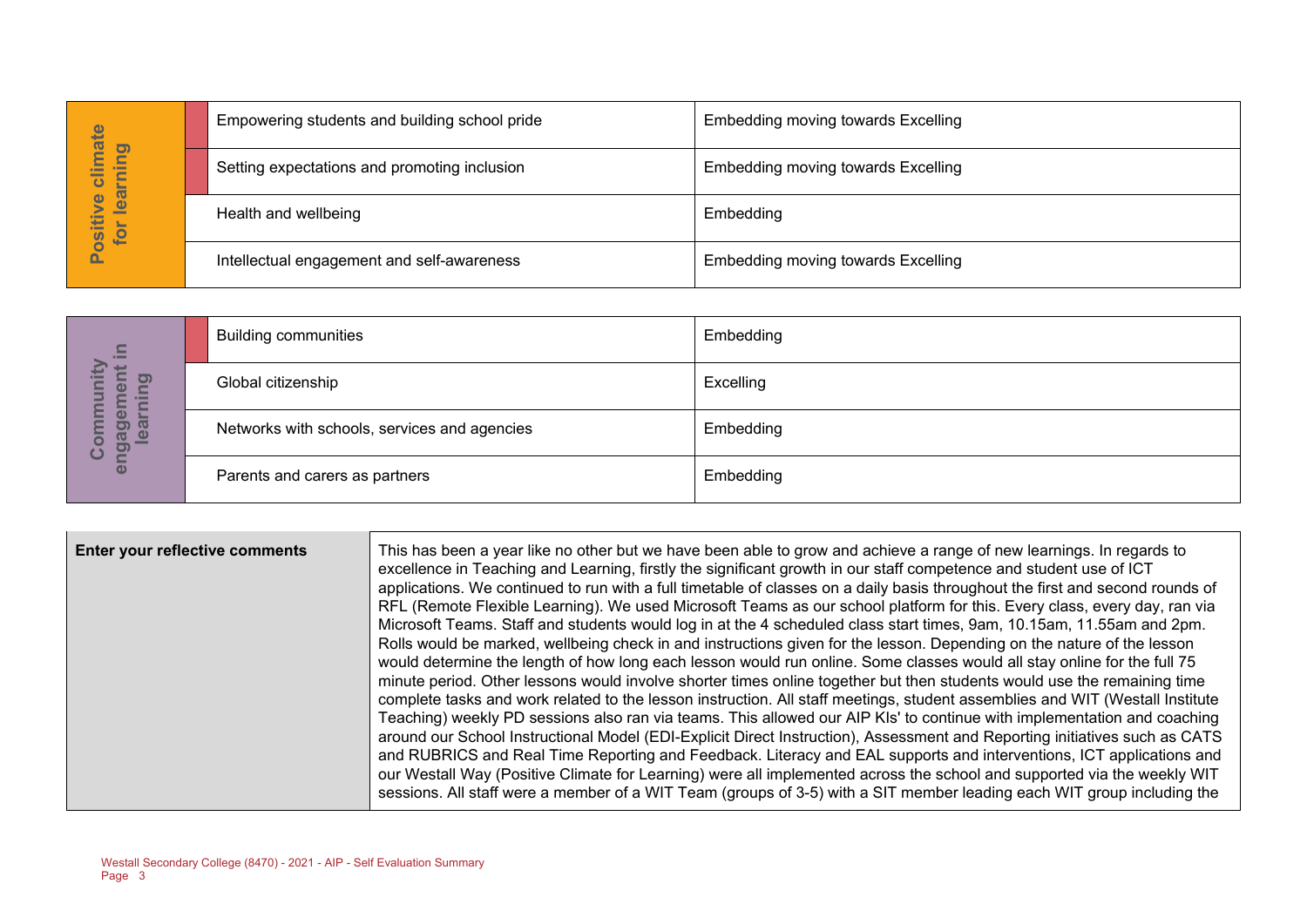|                                  | Principal Team. Wellbeing for students and staff was a big focus throughout 2020 and I am pleased that we were able to<br>initiate a range of new vehicles and supports in this space using Microsoft Teams and different remote forums. As a school<br>leadership team with the support of all staff we maintained growth in 2020.                                                                                                                                                                                                                                                                                                                                                                                                                                                                                                                                                                                                                                                                                                                                                                                                                                                                                                                                                                                                                                                                                                                                                                                                                                                                                                                                                                                                                                                                                       |
|----------------------------------|---------------------------------------------------------------------------------------------------------------------------------------------------------------------------------------------------------------------------------------------------------------------------------------------------------------------------------------------------------------------------------------------------------------------------------------------------------------------------------------------------------------------------------------------------------------------------------------------------------------------------------------------------------------------------------------------------------------------------------------------------------------------------------------------------------------------------------------------------------------------------------------------------------------------------------------------------------------------------------------------------------------------------------------------------------------------------------------------------------------------------------------------------------------------------------------------------------------------------------------------------------------------------------------------------------------------------------------------------------------------------------------------------------------------------------------------------------------------------------------------------------------------------------------------------------------------------------------------------------------------------------------------------------------------------------------------------------------------------------------------------------------------------------------------------------------------------|
| <b>Considerations for 2021</b>   | 2021 marks the 3rd year of our current School Strategic Plan. As per the DET focus areas including Learning and Catch Up,<br>Healthy and Happy kids and connected schools, we will use this to frame our focus at Westall. We have achieved so much<br>in 2020 and believe as a school we are even stronger now than at the end of 2019. We want to further implement and<br>embed our wellbeing programs from 2020 and this aligns with the Healthy and Happy kids focus area. We want to be an<br>exemplar for the thorough and targeted wellbeing program we have established which includes the work of our Wellbeing<br>Leader, Mental Health Practitioner and School Nurse. We are also well placed to move into 2021 with a focus on learning<br>catch up and extension. We have a personalized model where student class allocation is based on need (data driven) and<br>want (elective choice). Another mantra we have is the 3 in 2. 3 years academic growth for every 2 years. Catching students<br>up is what we do as we always have had students starting their journey with us behind the expected level. We are never<br>satisfied with at expected growth each year. We aim for above expected growth each year so that more and more of our<br>students are at or above the expected level by the time they finish with us. Being a connected school will be the last focus<br>as per DET 2021 guidelines. We are part of the DET PLC initiative in 2021 and along with that are an active part of the<br>Kingston School Network, Headstart initiative and Language Schools program. We also look forward to picking up again in<br>2021, all of our transition events with feeder primary schools and transition at the other end with employment organizations<br>and tertiary education providers. |
| Documents that support this plan |                                                                                                                                                                                                                                                                                                                                                                                                                                                                                                                                                                                                                                                                                                                                                                                                                                                                                                                                                                                                                                                                                                                                                                                                                                                                                                                                                                                                                                                                                                                                                                                                                                                                                                                                                                                                                           |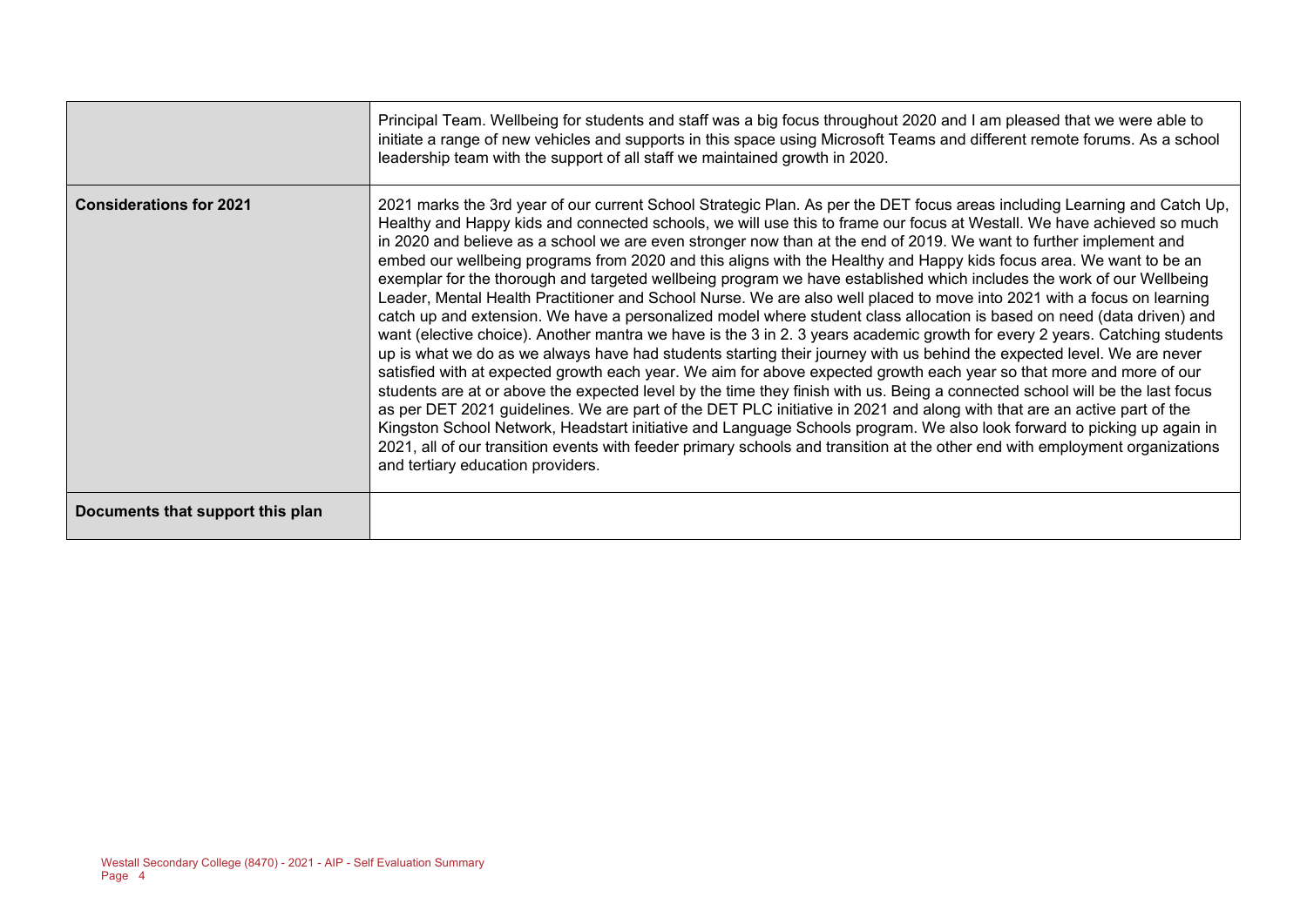# **SSP Goals Targets and KIS**

| Goal 1                                                                    | 2021 Priorities Goal                                                                                                                                                                                              |
|---------------------------------------------------------------------------|-------------------------------------------------------------------------------------------------------------------------------------------------------------------------------------------------------------------|
| Target 1.1                                                                | Support for the 2021 Priorities                                                                                                                                                                                   |
| <b>Key Improvement Strategy 1.a</b><br>Curriculum planning and assessment | Learning, catch-up and extension priority                                                                                                                                                                         |
| <b>Key Improvement Strategy 1.b</b><br><b>Health and wellbeing</b>        | Happy, active and healthy kids priority                                                                                                                                                                           |
| Key Improvement Strategy 1.c<br><b>Building communities</b>               | Connected schools priority                                                                                                                                                                                        |
| Goal 2                                                                    | To improve student outcomes in Literacy and Numeracy across all levels.                                                                                                                                           |
| Target 2.1                                                                | • NAPLAN Writing -Year 9 Relative Growth - 85 per cent of students achieving high or medium growth.<br>• NAPLAN Numeracy - Year 9 Relative Growth - 90 per cent of students achieving high or medium growth.      |
| Target 2.2                                                                | • NAPLAN Reading – Year 9 Relative Growth – 85 per cent of students achieving high or medium growth.<br>• Increase the proportion of students achieving top two NAPLAN bands in Numeracy to at least 25 per cent. |
| Target 2.3                                                                | • Increase the proportion of students achieving top two NAPLAN bands in Reading to at least 15 per cent.<br>• Increase aggregated VCE mean to 32 across the Mathematics domain.                                   |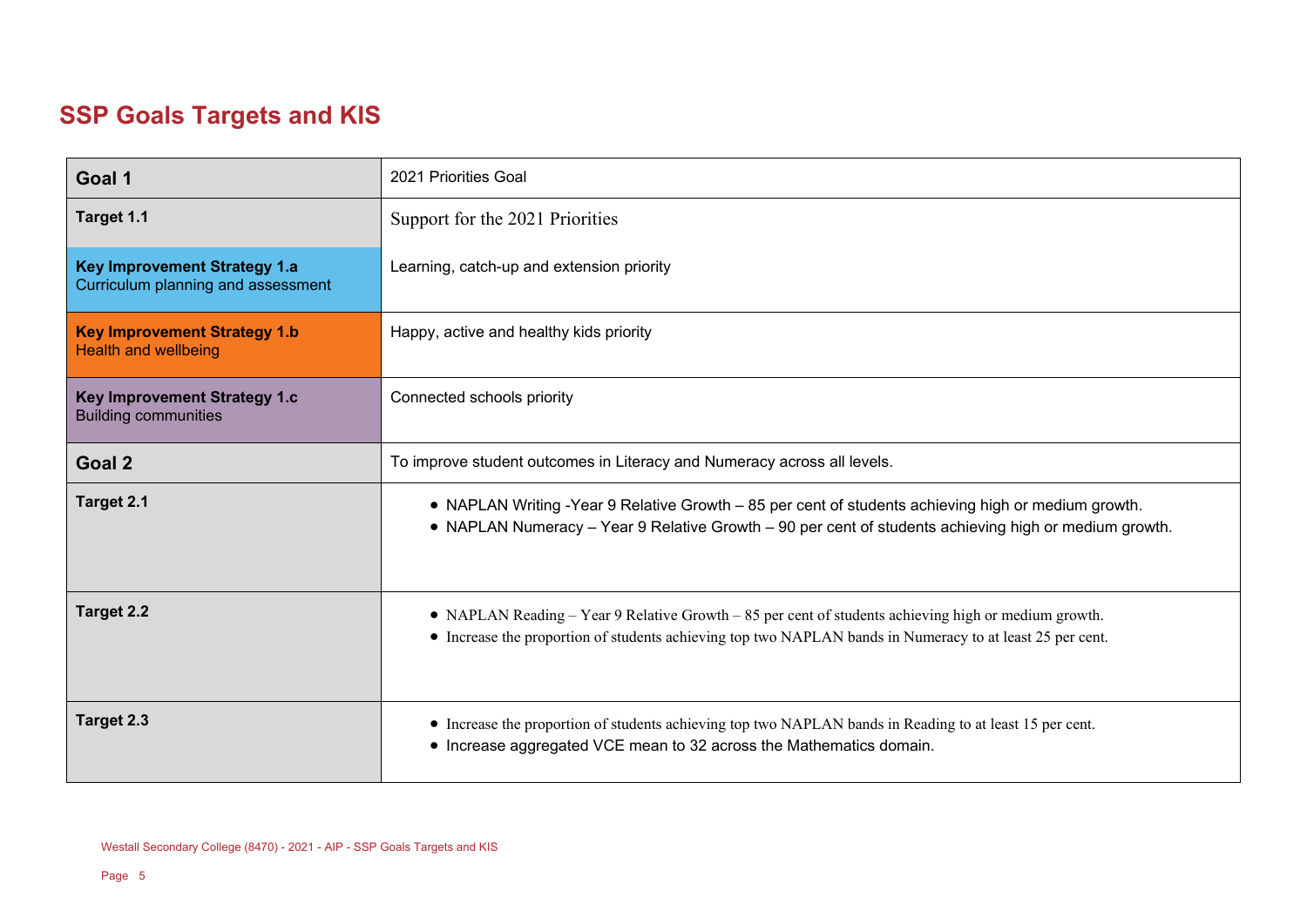| Target 2.4                                                                 | • Increase the proportion of students achieving top two NAPLAN bands in Writing to at least 10 per cent.                                                                                                                                                                                              |  |  |
|----------------------------------------------------------------------------|-------------------------------------------------------------------------------------------------------------------------------------------------------------------------------------------------------------------------------------------------------------------------------------------------------|--|--|
| Target 2.5                                                                 | Increase VCE 'all study' mean to 30.                                                                                                                                                                                                                                                                  |  |  |
| <b>Key Improvement Strategy 2.a</b><br><b>Building practice excellence</b> | Develop and embed the Westall Institute of Teaching (WIT) as the model for building teacher capability across the college.                                                                                                                                                                            |  |  |
| <b>Key Improvement Strategy 2.b</b><br><b>Building practice excellence</b> | Embed the Explicit Direct Instruction (EDI) model of classroom practice across the college in all domains.                                                                                                                                                                                            |  |  |
| <b>Key Improvement Strategy 2.c</b><br>Curriculum planning and assessment  | Ensure the curriculum is guaranteed, viable and documented for each domain.                                                                                                                                                                                                                           |  |  |
| Goal 3                                                                     | To empower students in their learning and personal development.                                                                                                                                                                                                                                       |  |  |
| Target 3.1                                                                 | Using data from the Attitudes to School Survey<br>• Student voice and agency $-80$ per cent positive responses.<br>• Resilience $-80$ per cent positive responses.<br>• Self-regulation and goal setting $-80$ per cent positive responses.<br>• Advocate at school - 80 per cent positive responses. |  |  |
| Target 3.2                                                                 | Using data from the School staff survey                                                                                                                                                                                                                                                               |  |  |

 $\sim$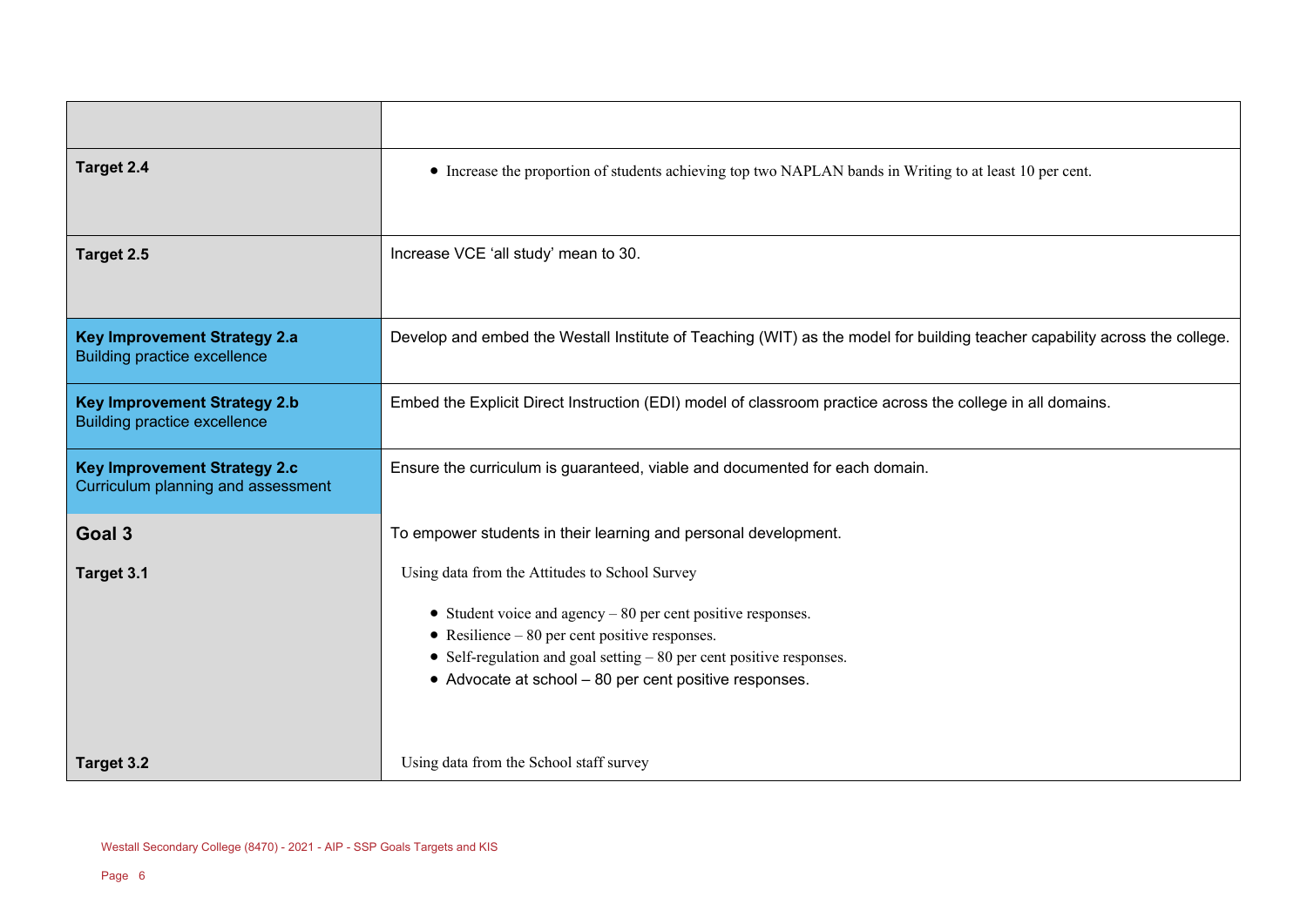|                                                                                 | • Support growth and learning of the whole student $-75$ per cent positive responses.                                                     |
|---------------------------------------------------------------------------------|-------------------------------------------------------------------------------------------------------------------------------------------|
| Key Improvement Strategy 3.a<br>Health and wellbeing                            | Develop and implement a school-wide, pro-active wellbeing program with appropriate training for staff.                                    |
| Key Improvement Strategy 3.b<br>Setting expectations and promoting<br>inclusion | Develop clearly defined role/responsibility descriptions for Year-level coordinators (YLC).                                               |
| Goal 4                                                                          | To improve EAL student English language outcomes.                                                                                         |
| Target 4.1                                                                      | Each student enrolled in the WELC achieves two progression points on the EAL continuum between their entry and exit<br>from the facility. |
| <b>Key Improvement Strategy 4.a</b><br>Strategic resource management            | Establish a Foundation to Year 10 Westall English Language Centre within the Westall Education Precinct.                                  |

 $\overline{a}$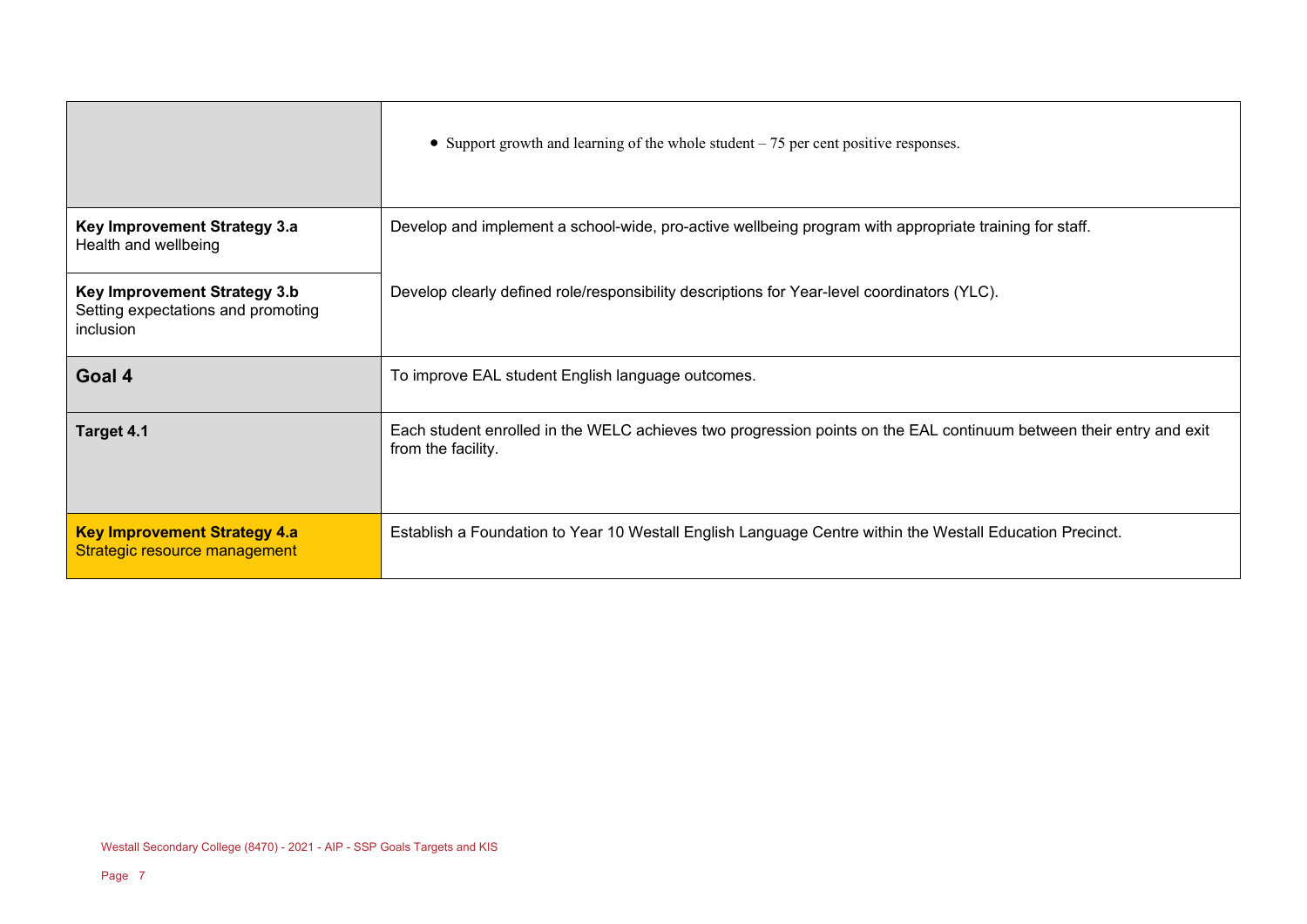#### **Select Annual Goals and KIS**

| <b>Four Year Strategic Goals</b> | Is this<br>selected for<br>focus this<br>year? | <b>Four Year Strategic Targets</b> | 12 month target<br>The 12 month target is an incremental step<br>towards meeting the 4-year target, using the<br>same data set.                                                                                                                                                                                                                                                                                                                                                                                                                                                                                                                                                                                                                                                                                                                                                                                               |
|----------------------------------|------------------------------------------------|------------------------------------|-------------------------------------------------------------------------------------------------------------------------------------------------------------------------------------------------------------------------------------------------------------------------------------------------------------------------------------------------------------------------------------------------------------------------------------------------------------------------------------------------------------------------------------------------------------------------------------------------------------------------------------------------------------------------------------------------------------------------------------------------------------------------------------------------------------------------------------------------------------------------------------------------------------------------------|
| 2021 Priorities Goal             | Yes                                            | Support for the 2021 Priorities    | Learning Catch up and Extension:<br>NAPLAN Writing - Year 9 Relative Growth<br>- 75 per cent of students achieving high<br>or medium growth.<br>NAPLAN Numeracy - Year 9 Relative<br>Growth - 80 per cent of students<br>achieving high or medium growth.<br>NAPLAN Reading - Year 9 Relative<br>Growth - 75 per cent of students<br>achieving high or medium growth.<br>Increase the proportion of students<br>achieving top two NAPLAN bands in<br>Numeracy to at least 15 per cent.<br>Increase the proportion of students<br>achieving top two NAPLAN bands in<br>Reading to at least 10 per cent.<br>Increase aggregated VCE mean to 31<br>across the Mathematics domain.<br>Increase the proportion of students<br>achieving top two NAPLAN bands in<br>Writing to at least 7 per cent.<br>Increase VCE 'all study' mean to 29.<br>Happy, Active and Healthy Kids:<br>Using data from the Attitudes to School<br>Survey |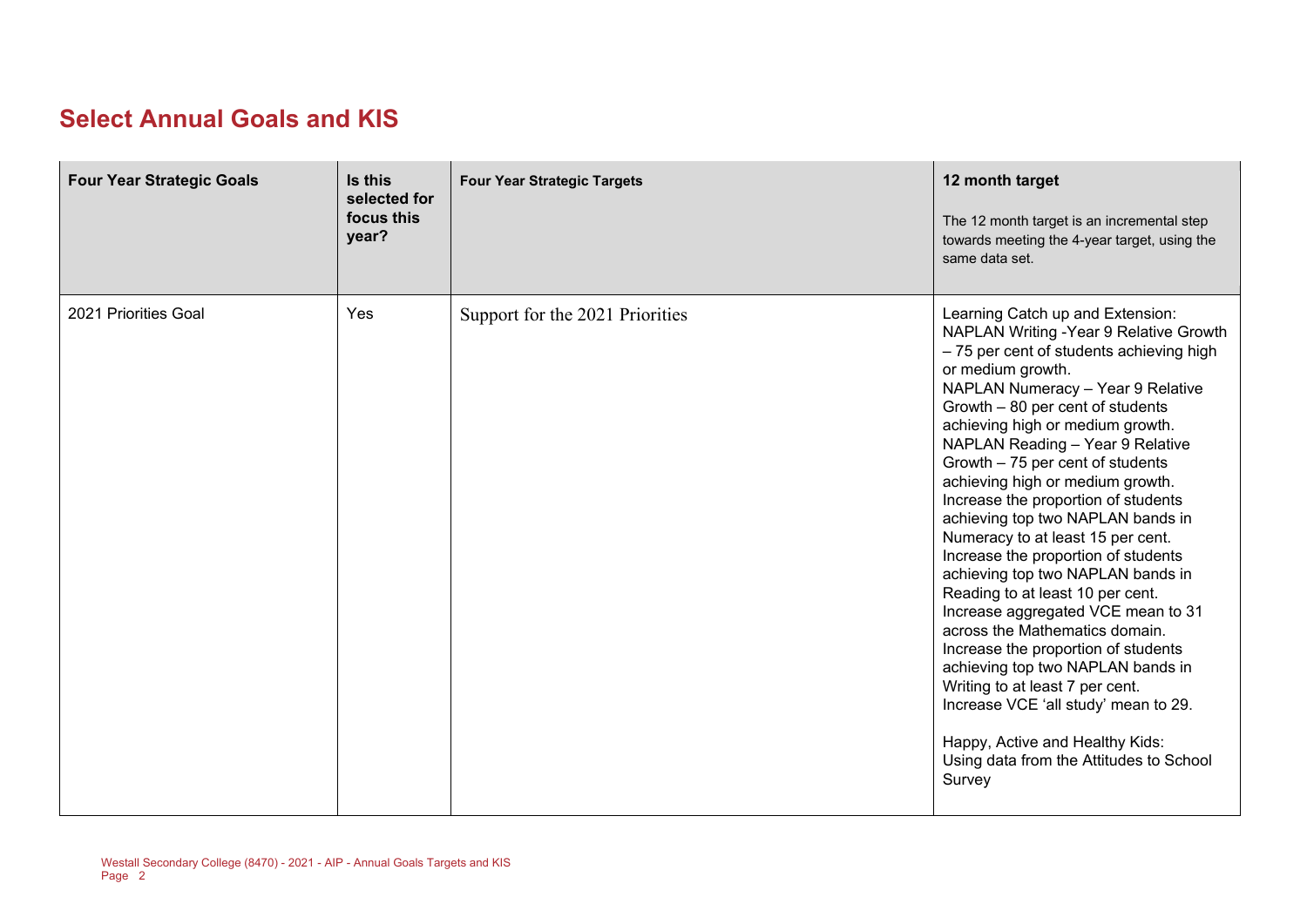|                                                                               |    |                                                                                                                                                                                                                         | Student voice and agency - 70 per cent<br>positive responses.<br>Resilience - 70 per cent positive<br>responses.<br>Self-regulation and goal setting - 70 per<br>cent positive responses.<br>Advocate at school - 70 per cent positive<br>responses.<br><b>Connected Schools:</b><br>Participation and implementation of DET,<br>2021, PLC initiative |
|-------------------------------------------------------------------------------|----|-------------------------------------------------------------------------------------------------------------------------------------------------------------------------------------------------------------------------|-------------------------------------------------------------------------------------------------------------------------------------------------------------------------------------------------------------------------------------------------------------------------------------------------------------------------------------------------------|
| To improve student outcomes in<br>Literacy and Numeracy across all<br>levels. | No | • NAPLAN Writing -Year 9 Relative Growth - 85 per cent of<br>students achieving high or medium growth.<br>• NAPLAN Numeracy - Year 9 Relative Growth - 90 per<br>cent of students achieving high or medium growth.      |                                                                                                                                                                                                                                                                                                                                                       |
|                                                                               |    | • NAPLAN Reading – Year 9 Relative Growth – 85 per cent of<br>students achieving high or medium growth.<br>• Increase the proportion of students achieving top two NAPLAN<br>bands in Numeracy to at least 25 per cent. |                                                                                                                                                                                                                                                                                                                                                       |
|                                                                               |    | • Increase the proportion of students achieving top two NAPLAN<br>bands in Reading to at least 15 per cent.<br>• Increase aggregated VCE mean to 32 across the<br>Mathematics domain.                                   |                                                                                                                                                                                                                                                                                                                                                       |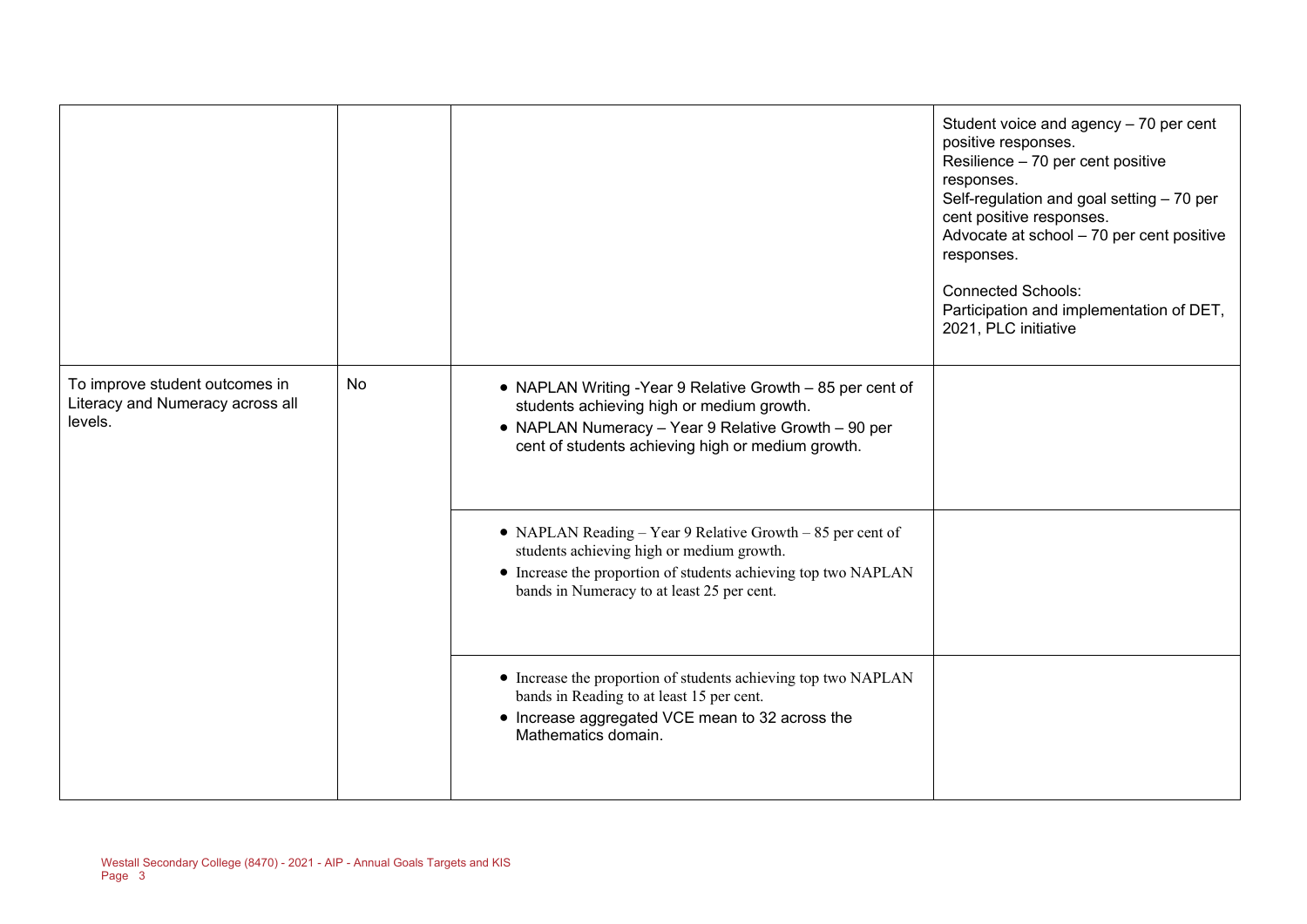|                                                                      |    | • Increase the proportion of students achieving top two NAPLAN<br>bands in Writing to at least 10 per cent.                                                                                                                                                                                                   |  |
|----------------------------------------------------------------------|----|---------------------------------------------------------------------------------------------------------------------------------------------------------------------------------------------------------------------------------------------------------------------------------------------------------------|--|
|                                                                      |    | Increase VCE 'all study' mean to 30.                                                                                                                                                                                                                                                                          |  |
| To empower students in their learning  <br>and personal development. | No | Using data from the Attitudes to School Survey<br>• Student voice and agency $-80$ per cent positive responses.<br>$\bullet$ Resilience $-80$ per cent positive responses.<br>• Self-regulation and goal setting $-80$ per cent positive responses.<br>• Advocate at school - 80 per cent positive responses. |  |
|                                                                      |    | Using data from the School staff survey<br>• Support growth and learning of the whole student $-75$ per cent<br>positive responses.                                                                                                                                                                           |  |
| To improve EAL student English<br>language outcomes.                 | No | Each student enrolled in the WELC achieves two progression<br>points on the EAL continuum between their entry and exit from the<br>facility.                                                                                                                                                                  |  |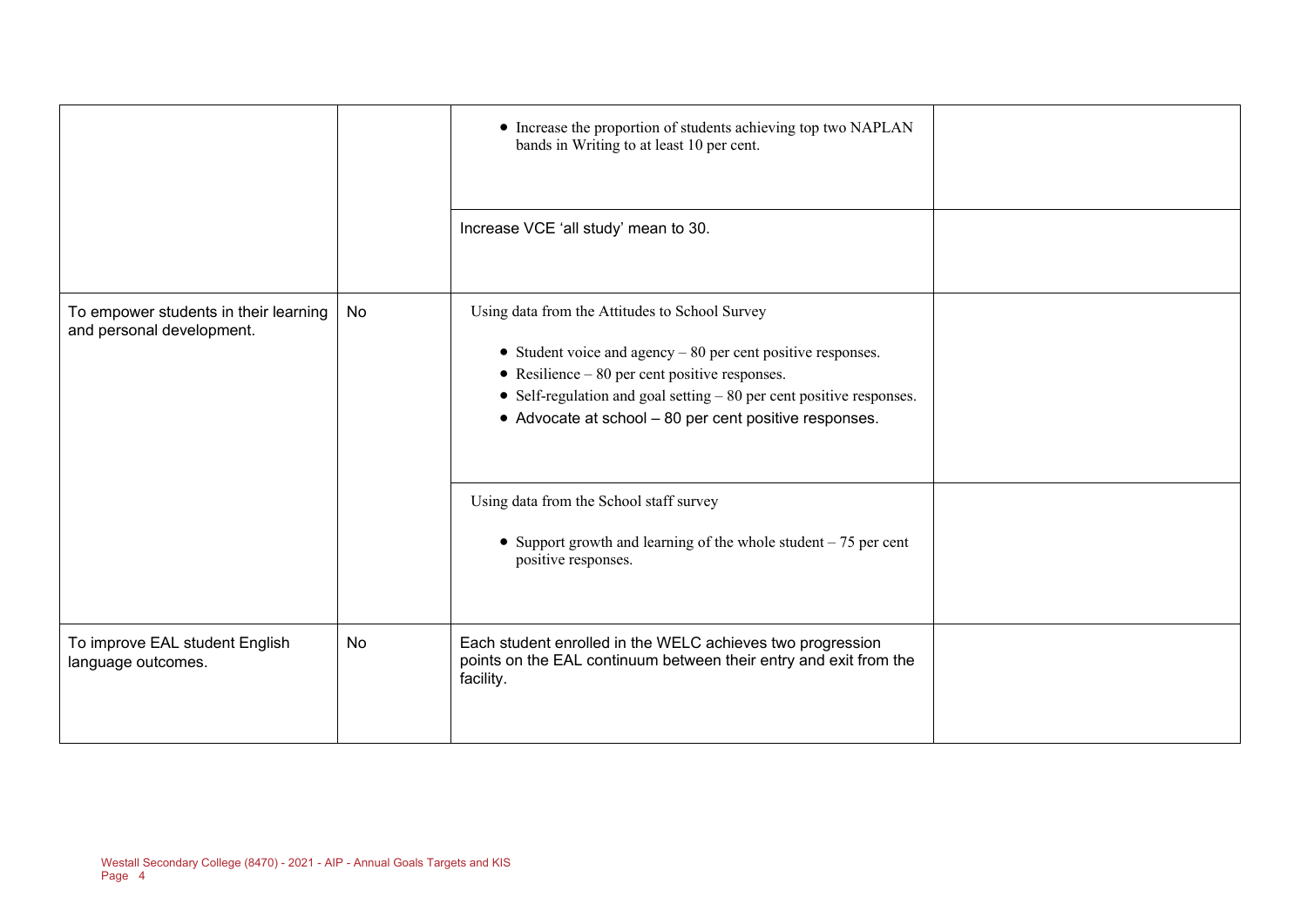| Goal 1                                                 | 2021 Priorities Goal                                                                                                                                                                                                                                                                                                                                                                                                                                                                                                                                                                                                                                                                                                                                                                                                                                                                                                                                                                                                                                                                                                                                                                                                         |                                              |
|--------------------------------------------------------|------------------------------------------------------------------------------------------------------------------------------------------------------------------------------------------------------------------------------------------------------------------------------------------------------------------------------------------------------------------------------------------------------------------------------------------------------------------------------------------------------------------------------------------------------------------------------------------------------------------------------------------------------------------------------------------------------------------------------------------------------------------------------------------------------------------------------------------------------------------------------------------------------------------------------------------------------------------------------------------------------------------------------------------------------------------------------------------------------------------------------------------------------------------------------------------------------------------------------|----------------------------------------------|
| 12 Month Target 1.1                                    | Learning Catch up and Extension:<br>NAPLAN Writing -Year 9 Relative Growth - 75 per cent of students achieving high or medium growth.<br>NAPLAN Numeracy - Year 9 Relative Growth - 80 per cent of students achieving high or medium growth.<br>NAPLAN Reading - Year 9 Relative Growth - 75 per cent of students achieving high or medium growth.<br>Increase the proportion of students achieving top two NAPLAN bands in Numeracy to at least 15 per cent.<br>Increase the proportion of students achieving top two NAPLAN bands in Reading to at least 10 per cent.<br>Increase aggregated VCE mean to 31 across the Mathematics domain.<br>Increase the proportion of students achieving top two NAPLAN bands in Writing to at least 7 per cent.<br>Increase VCE 'all study' mean to 29.<br>Happy, Active and Healthy Kids:<br>Using data from the Attitudes to School Survey<br>Student voice and agency - 70 per cent positive responses.<br>Resilience - 70 per cent positive responses.<br>Self-regulation and goal setting - 70 per cent positive responses.<br>Advocate at school - 70 per cent positive responses.<br><b>Connected Schools:</b><br>Participation and implementation of DET, 2021, PLC initiative |                                              |
| <b>Key Improvement Strategies</b>                      |                                                                                                                                                                                                                                                                                                                                                                                                                                                                                                                                                                                                                                                                                                                                                                                                                                                                                                                                                                                                                                                                                                                                                                                                                              | Is this KIS selected for focus this<br>year? |
| KIS <sub>1</sub><br>Curriculum planning and assessment | Learning, catch-up and extension priority                                                                                                                                                                                                                                                                                                                                                                                                                                                                                                                                                                                                                                                                                                                                                                                                                                                                                                                                                                                                                                                                                                                                                                                    | Yes                                          |
| KIS <sub>2</sub><br><b>Health and wellbeing</b>        | Happy, active and healthy kids priority                                                                                                                                                                                                                                                                                                                                                                                                                                                                                                                                                                                                                                                                                                                                                                                                                                                                                                                                                                                                                                                                                                                                                                                      | Yes                                          |
| KIS <sub>3</sub><br><b>Building communities</b>        | Connected schools priority                                                                                                                                                                                                                                                                                                                                                                                                                                                                                                                                                                                                                                                                                                                                                                                                                                                                                                                                                                                                                                                                                                                                                                                                   | Yes                                          |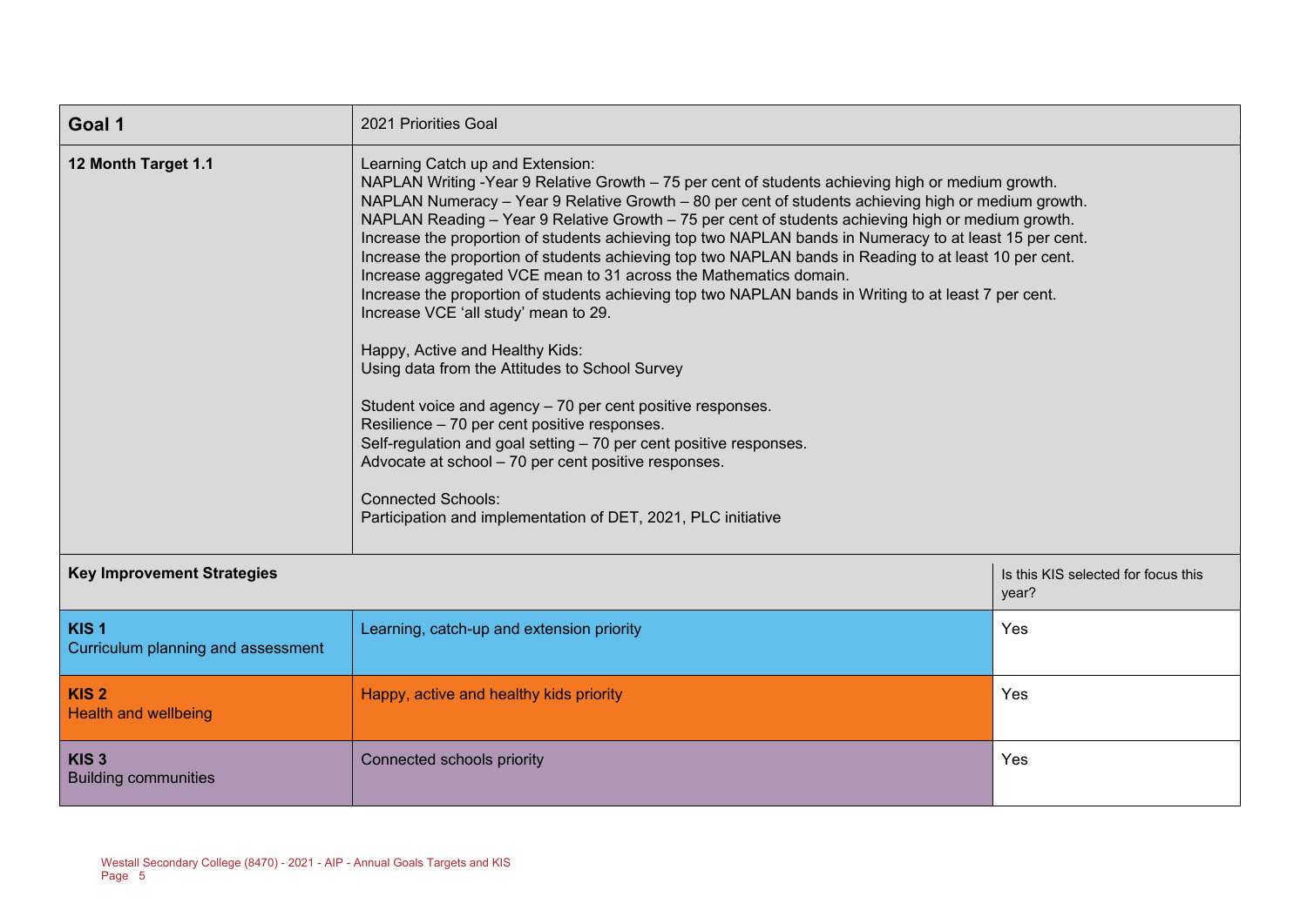| Explain why the school has selected this     | Please leave this field empty. Schools are not required to provide a rationale as this is in line with system priorities for 2021. |
|----------------------------------------------|------------------------------------------------------------------------------------------------------------------------------------|
| KIS as a focus for this year. Please make    |                                                                                                                                    |
| reference to the self-evaluation, relevant   |                                                                                                                                    |
| school data, the progress against School     |                                                                                                                                    |
| Strategic Plan (SSP) goals, targets, and the |                                                                                                                                    |
| diagnosis of issues requiring particular     |                                                                                                                                    |
| attention.                                   |                                                                                                                                    |
|                                              |                                                                                                                                    |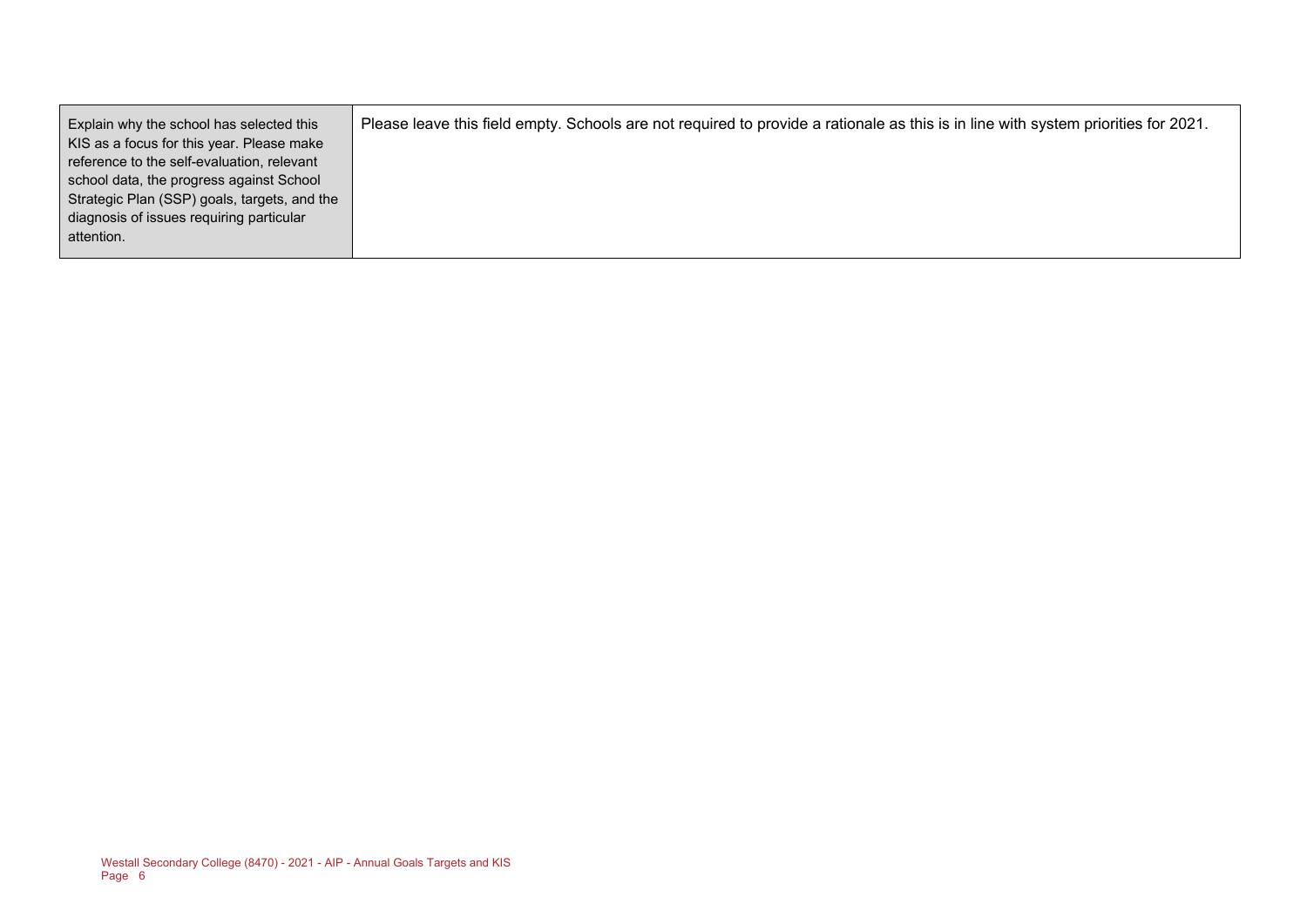# **Define Actions, Outcomes and Activities**

| Goal 1                                                    | 2021 Priorities Goal                                                                                                                                                                                                                                                                                                                                                                                                                                                                                                                                                                                                                                                                                                                                                                                                                                                                                                                                                                                                                                                                                                                                                                                                         |
|-----------------------------------------------------------|------------------------------------------------------------------------------------------------------------------------------------------------------------------------------------------------------------------------------------------------------------------------------------------------------------------------------------------------------------------------------------------------------------------------------------------------------------------------------------------------------------------------------------------------------------------------------------------------------------------------------------------------------------------------------------------------------------------------------------------------------------------------------------------------------------------------------------------------------------------------------------------------------------------------------------------------------------------------------------------------------------------------------------------------------------------------------------------------------------------------------------------------------------------------------------------------------------------------------|
| 12 Month Target 1.1                                       | Learning Catch up and Extension:<br>NAPLAN Writing -Year 9 Relative Growth - 75 per cent of students achieving high or medium growth.<br>NAPLAN Numeracy - Year 9 Relative Growth - 80 per cent of students achieving high or medium growth.<br>NAPLAN Reading - Year 9 Relative Growth - 75 per cent of students achieving high or medium growth.<br>Increase the proportion of students achieving top two NAPLAN bands in Numeracy to at least 15 per cent.<br>Increase the proportion of students achieving top two NAPLAN bands in Reading to at least 10 per cent.<br>Increase aggregated VCE mean to 31 across the Mathematics domain.<br>Increase the proportion of students achieving top two NAPLAN bands in Writing to at least 7 per cent.<br>Increase VCE 'all study' mean to 29.<br>Happy, Active and Healthy Kids:<br>Using data from the Attitudes to School Survey<br>Student voice and agency - 70 per cent positive responses.<br>Resilience - 70 per cent positive responses.<br>Self-regulation and goal setting - 70 per cent positive responses.<br>Advocate at school - 70 per cent positive responses.<br><b>Connected Schools:</b><br>Participation and implementation of DET, 2021, PLC initiative |
| KIS <sub>1</sub><br>Curriculum planning and<br>assessment | Learning, catch-up and extension priority                                                                                                                                                                                                                                                                                                                                                                                                                                                                                                                                                                                                                                                                                                                                                                                                                                                                                                                                                                                                                                                                                                                                                                                    |
| <b>Actions</b>                                            | *Develop data literacy of teachers and education<br>support staff to inform understanding of student needs<br>and progress, and identify students requiring<br>additional support<br>* Embed PLT structures to<br>support teacher collaboration and reflection of                                                                                                                                                                                                                                                                                                                                                                                                                                                                                                                                                                                                                                                                                                                                                                                                                                                                                                                                                            |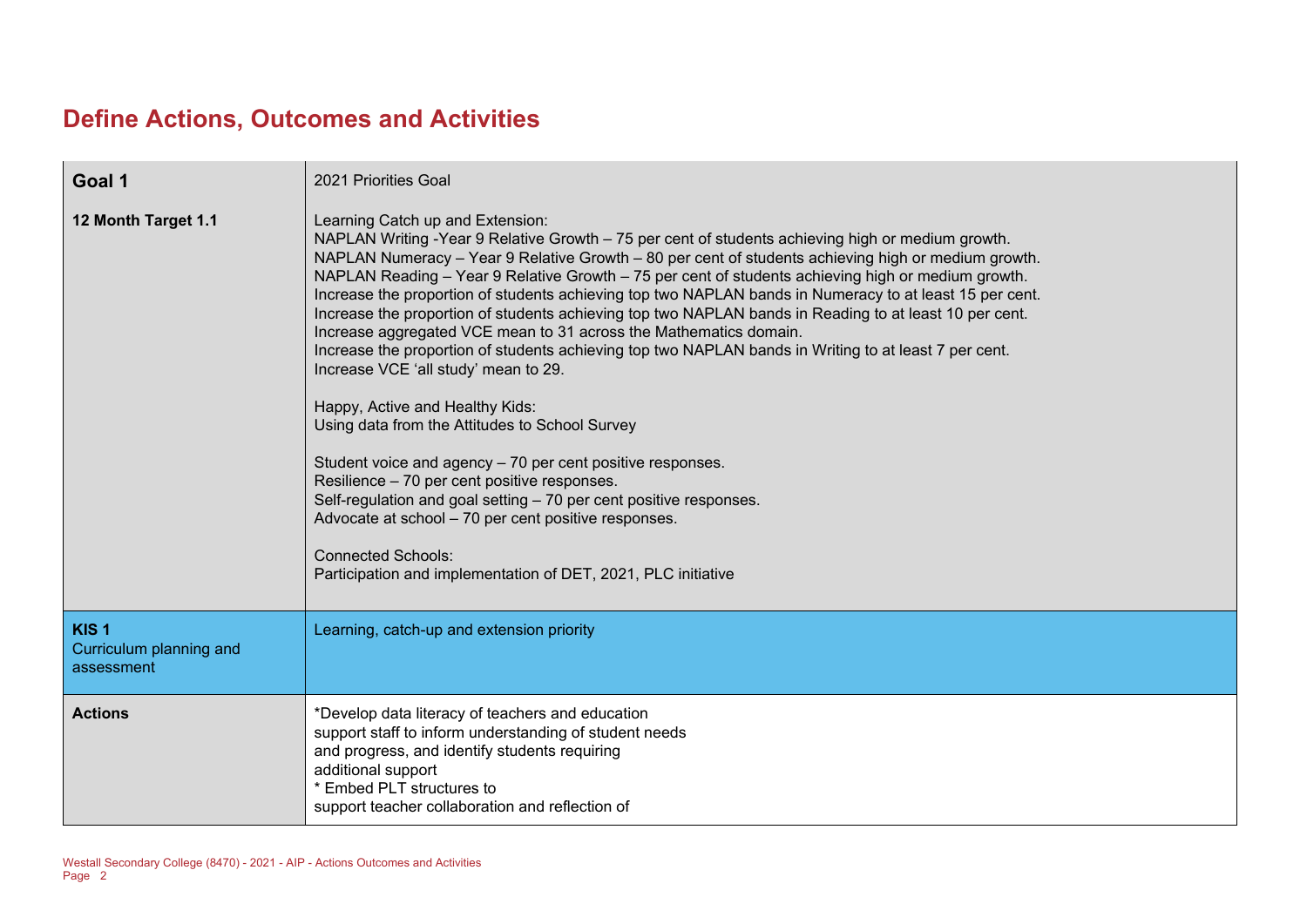|                                                                                | strengthening teaching practice<br>*Use PLTs for staff to collaboratively plan units<br>of work with a focus on differentiation<br>*Establish small group tutoring programs and MYLNS interventions                                                                                                                                                                                                                                                                                                                                                                                                                                                                                |                                         |                        |                 |              |  |  |
|--------------------------------------------------------------------------------|------------------------------------------------------------------------------------------------------------------------------------------------------------------------------------------------------------------------------------------------------------------------------------------------------------------------------------------------------------------------------------------------------------------------------------------------------------------------------------------------------------------------------------------------------------------------------------------------------------------------------------------------------------------------------------|-----------------------------------------|------------------------|-----------------|--------------|--|--|
| <b>Outcomes</b>                                                                | *Teachers will confidently and accurately identify<br>student learning needs of their students<br>*PLTs will meet to engage in reflective practice,<br>evaluate and plan curriculum, assessments, lessons<br>*Teachers will consistently and explicitly implement the<br>school's instructional model<br>*Teachers will develop an understanding of curriculum<br>essentials to ensure mastery<br>*Teachers will consistently implement the agreed<br>assessment schedule<br>*Students in need of targeted academic support or<br>intervention will be identified and supported<br>*Nominated or relevant teachers and leaders will<br>establish intervention/small group tutoring |                                         |                        |                 |              |  |  |
| <b>Success Indicators</b>                                                      | *Teachers' formative assessment data and teacher<br>judgement data<br>*Teacher records and observations of student progress<br>*Documentation and data from formative assessments<br>*A documented assessment schedule and evidence of<br>teachers inputting data and moderating assessments<br>*Data used to identify students for tailored supports<br>*Differentiated resources used in tailored supports<br>*Assessment data and student surveys from<br>intervention groups                                                                                                                                                                                                   |                                         |                        |                 |              |  |  |
| <b>Activities and Milestones</b>                                               | Is this a PL<br><b>Who</b><br>When<br><b>Budget</b><br><b>Priority</b>                                                                                                                                                                                                                                                                                                                                                                                                                                                                                                                                                                                                             |                                         |                        |                 |              |  |  |
| Design, Plan, Implement and Evaluate MYLNS Literacy and<br>Numeracy Initiative |                                                                                                                                                                                                                                                                                                                                                                                                                                                                                                                                                                                                                                                                                    | $\triangleright$ Learning Specialist(s) | $\Box$ PLP<br>Priority | from:<br>Term 1 | \$207,000.00 |  |  |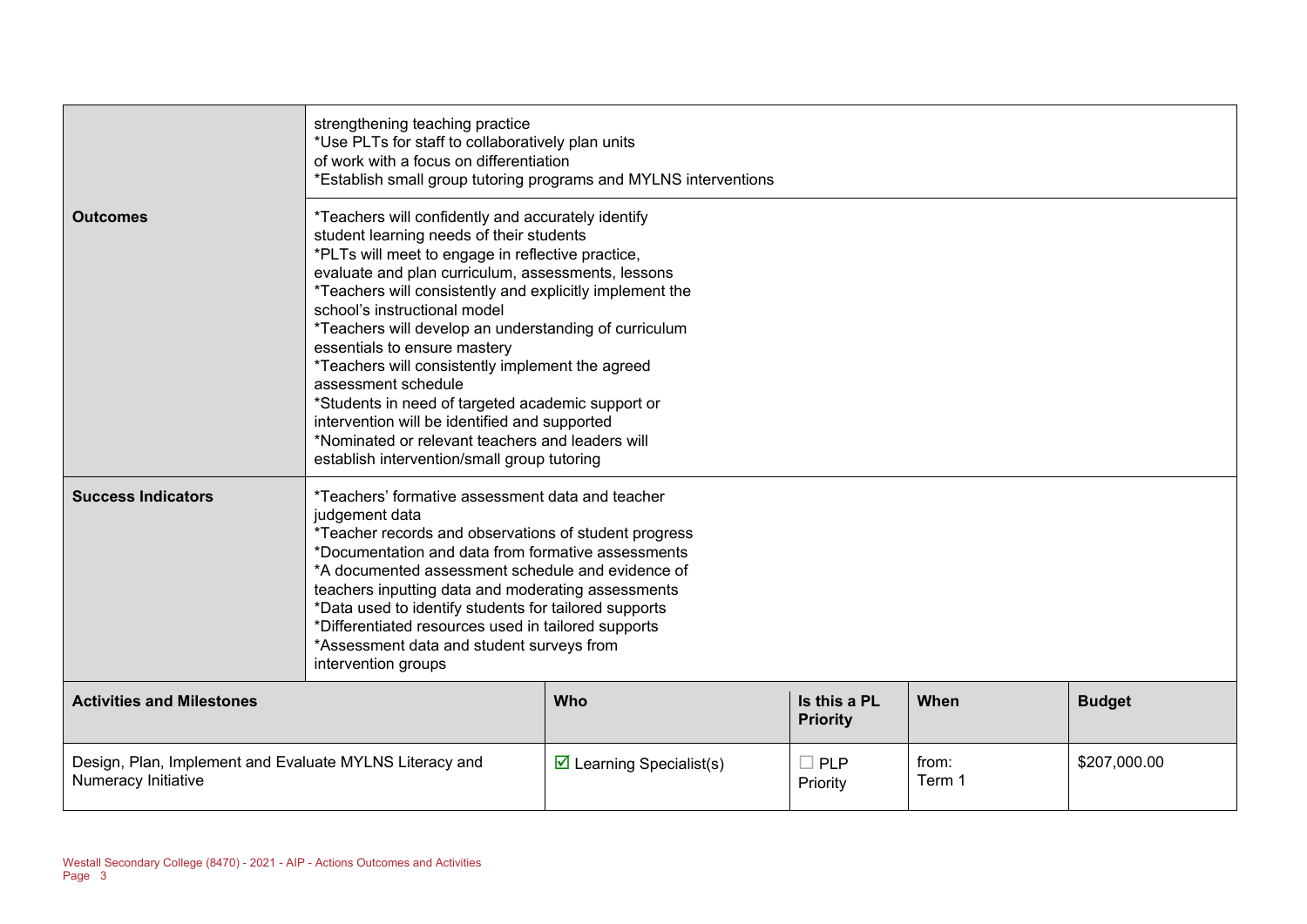|                                                           |                                                                                                                                                                                                                                                                                                                                                                                                                                                                                                                                                                                                                                                                        |                                         |                           | to:<br>Term 4                    | Equity funding will<br>be used                 |
|-----------------------------------------------------------|------------------------------------------------------------------------------------------------------------------------------------------------------------------------------------------------------------------------------------------------------------------------------------------------------------------------------------------------------------------------------------------------------------------------------------------------------------------------------------------------------------------------------------------------------------------------------------------------------------------------------------------------------------------------|-----------------------------------------|---------------------------|----------------------------------|------------------------------------------------|
| Design, Plan, Implement and Evaluate DET Tutoring Program |                                                                                                                                                                                                                                                                                                                                                                                                                                                                                                                                                                                                                                                                        | $\overline{\mathbf{M}}$ Leadership Team | $\square$ PLP<br>Priority | from:<br>Term 1<br>to:<br>Term 4 | \$208,000.00<br>Equity funding will<br>be used |
| KIS <sub>2</sub><br><b>Health and wellbeing</b>           | Happy, active and healthy kids priority                                                                                                                                                                                                                                                                                                                                                                                                                                                                                                                                                                                                                                |                                         |                           |                                  |                                                |
| <b>Actions</b>                                            | *Plan how whole school professional learning on<br>trauma-informed practice will be implemented and<br>revisited throughout the year<br>*Embed an agreed approach to monitoring and<br>responding to student wellbeing concerns<br>*Build staff capacity to collect, analyse, monitor and<br>respond to student engagement data<br>*Target counselling for individual students with acute<br>needs (consider resourcing for the wellbeing team)<br>*Establish mentoring sessions from positive role<br>models focused on self-awareness, self-management,<br>problem solving and social skills<br>*Build relationships and engage with families of at-risk<br>students |                                         |                           |                                  |                                                |
| <b>Outcomes</b>                                           | *Teachers, leaders and the school community will<br>share a common understanding of the whole school<br>approach to wellbeing<br>*At-risk students will be identified and receive targeted<br>support in a timely manner<br>*Students will have strong relationships with peers<br>*Students with acute needs will receive individualised<br>support with regular monitoring and student support<br>group meetings (with parents) where appropriate                                                                                                                                                                                                                    |                                         |                           |                                  |                                                |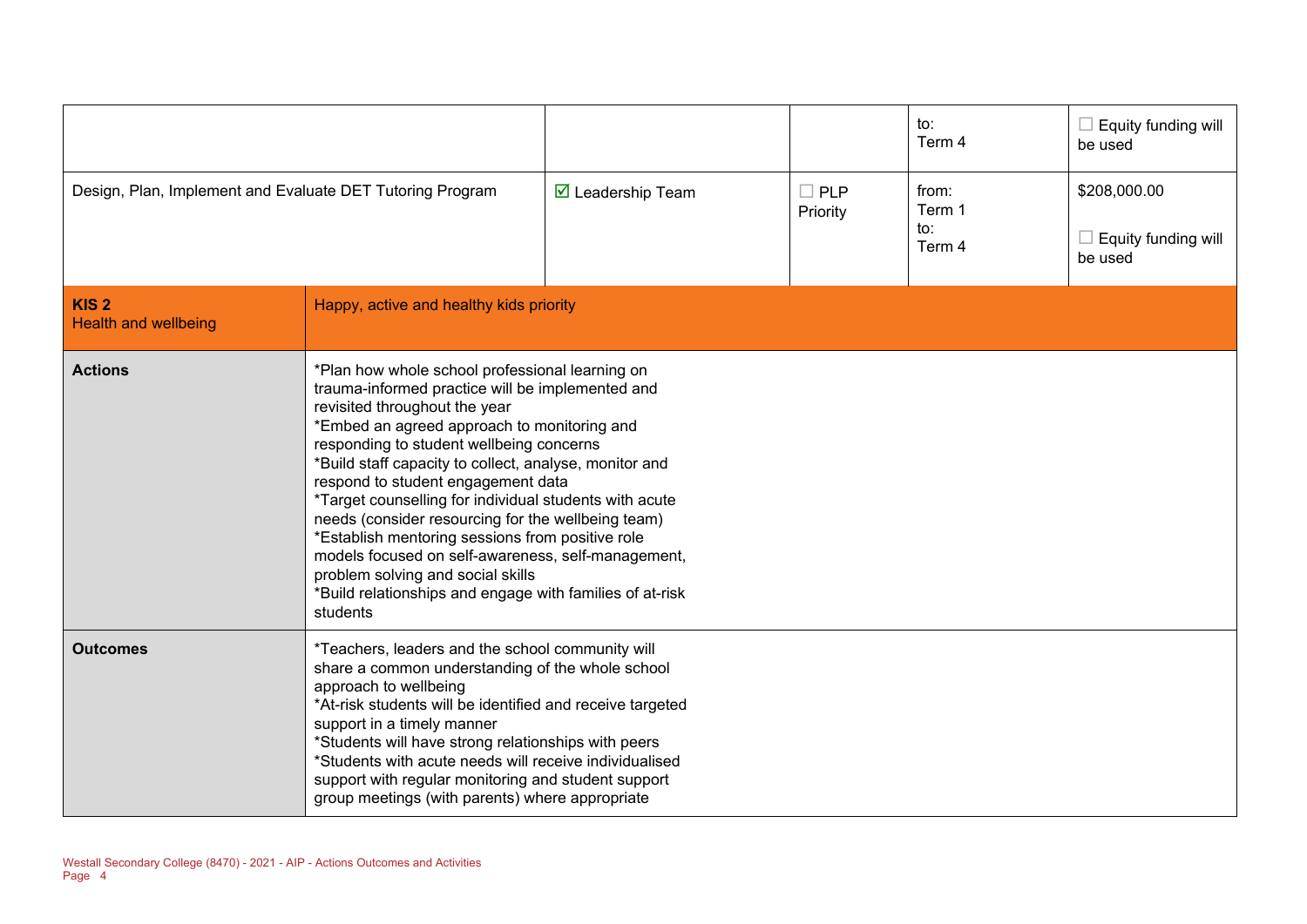|                                                                                                                         | *Families of at-risk students will receive regular<br>communication and support from the school                                                                                                                                                                                                                   |                                        |                                |                                  |                                               |  |  |
|-------------------------------------------------------------------------------------------------------------------------|-------------------------------------------------------------------------------------------------------------------------------------------------------------------------------------------------------------------------------------------------------------------------------------------------------------------|----------------------------------------|--------------------------------|----------------------------------|-----------------------------------------------|--|--|
| <b>Success Indicators</b>                                                                                               | *Classroom and peer observations<br>*Observations of changes to classroom practices<br>*Students engagement in wellbeing programs<br>(feedback, participation, classroom observations)<br>*Documentation of referrals and communication<br>processes regarding monitoring and escalating<br>wellbeing concerns    |                                        |                                |                                  |                                               |  |  |
| <b>Activities and Milestones</b>                                                                                        | Is this a PL<br>Who<br>When<br><b>Budget</b><br><b>Priority</b>                                                                                                                                                                                                                                                   |                                        |                                |                                  |                                               |  |  |
| Plan for and schedule professional learning, including<br>subsequent sessions to determine impact and review<br>actions |                                                                                                                                                                                                                                                                                                                   | ☑ Assistant Principal                  | $\overline{M}$ PLP<br>Priority | from:<br>Term 1<br>to:<br>Term 4 | \$10,000.00<br>Equity funding will<br>be used |  |  |
| Establish weekly check-ins with families of at-risk<br>students                                                         |                                                                                                                                                                                                                                                                                                                   | $\overline{\mathbf{M}}$ Wellbeing Team | $\square$ PLP<br>Priority      | from:<br>Term 1<br>to:<br>Term 4 | \$5,000.00<br>Equity funding will<br>be used  |  |  |
| KIS <sub>3</sub><br><b>Building communities</b>                                                                         | Connected schools priority                                                                                                                                                                                                                                                                                        |                                        |                                |                                  |                                               |  |  |
| <b>Actions</b>                                                                                                          | *Strengthen engagement in regional and network<br>communities of practice<br>*Plan for school facilities and grounds works that will<br>mean every school is a great place to learn<br>*Strengthen and adapt the school-wide approach to<br>digital learning and policies regarding digital access<br>and devices |                                        |                                |                                  |                                               |  |  |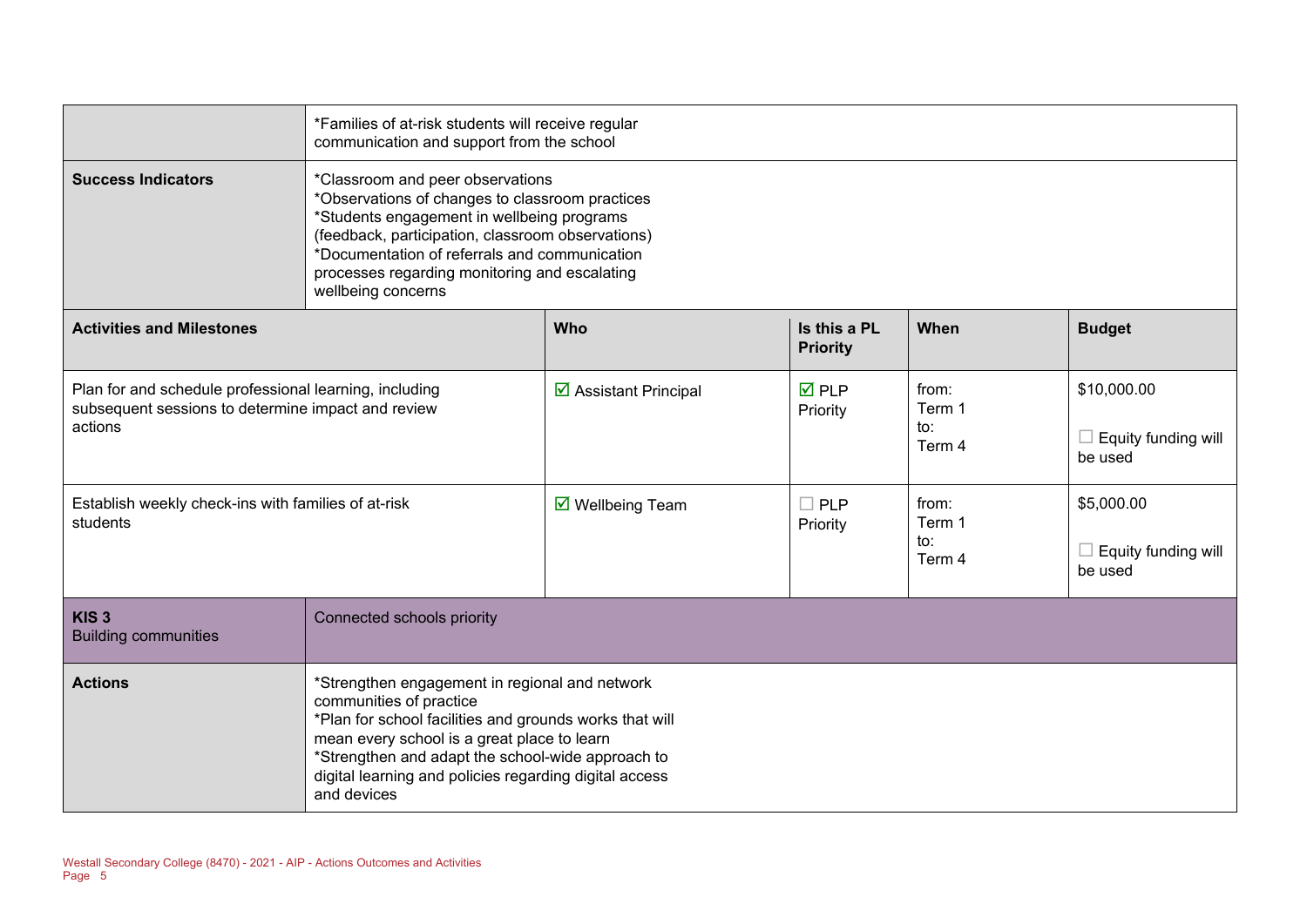|                                                            | *Create opportunities for more regular meetings using<br>digital technologies between parents/carers/kin and<br>teachers<br>*Strengthen and embed digital learning in classes                                                                                                                                                                                                                                                                                                                                                                                                                |                                         |                                 |                                  |                                               |  |
|------------------------------------------------------------|----------------------------------------------------------------------------------------------------------------------------------------------------------------------------------------------------------------------------------------------------------------------------------------------------------------------------------------------------------------------------------------------------------------------------------------------------------------------------------------------------------------------------------------------------------------------------------------------|-----------------------------------------|---------------------------------|----------------------------------|-----------------------------------------------|--|
| <b>Outcomes</b><br><b>Success Indicators</b>               | *Teachers will have strong relationships with students<br>and parents/carers/kin<br>*The wider community will feel welcome in the school<br>and regularly use school facilities<br>*Teachers will be confident in integrating digital<br>learning pedagogy<br>*Students will have stronger digital literacy<br>*All students will be connected to resources and<br>learning opportunities<br>*Teachers can regularly connect with the<br>parents/carers/kin of all students<br>*Observations and learning walks demonstrate use of<br>digital learning<br>*Whole school surveys (SSS, AToSS) |                                         |                                 |                                  |                                               |  |
|                                                            | *Attendance<br>*Frequency of communications with parents/carers/kin<br>*Student perception and survey data                                                                                                                                                                                                                                                                                                                                                                                                                                                                                   |                                         |                                 |                                  |                                               |  |
| <b>Activities and Milestones</b>                           |                                                                                                                                                                                                                                                                                                                                                                                                                                                                                                                                                                                              | <b>Who</b>                              | Is this a PL<br><b>Priority</b> | When                             | <b>Budget</b>                                 |  |
| Participation in DET 2021 Secondary Schools PLC Initiative |                                                                                                                                                                                                                                                                                                                                                                                                                                                                                                                                                                                              | $\overline{\mathbf{y}}$ Leadership Team | $\overline{M}$ PLP<br>Priority  | from:<br>Term 1<br>to:<br>Term 4 | \$10,000.00<br>Equity funding will<br>be used |  |
| Completion of Outdoor Sport Facility Roof and Seating      |                                                                                                                                                                                                                                                                                                                                                                                                                                                                                                                                                                                              | ☑ School Leadership Team                | $\Box$ PLP<br>Priority          | from:<br>Term 1                  | \$500,000.00                                  |  |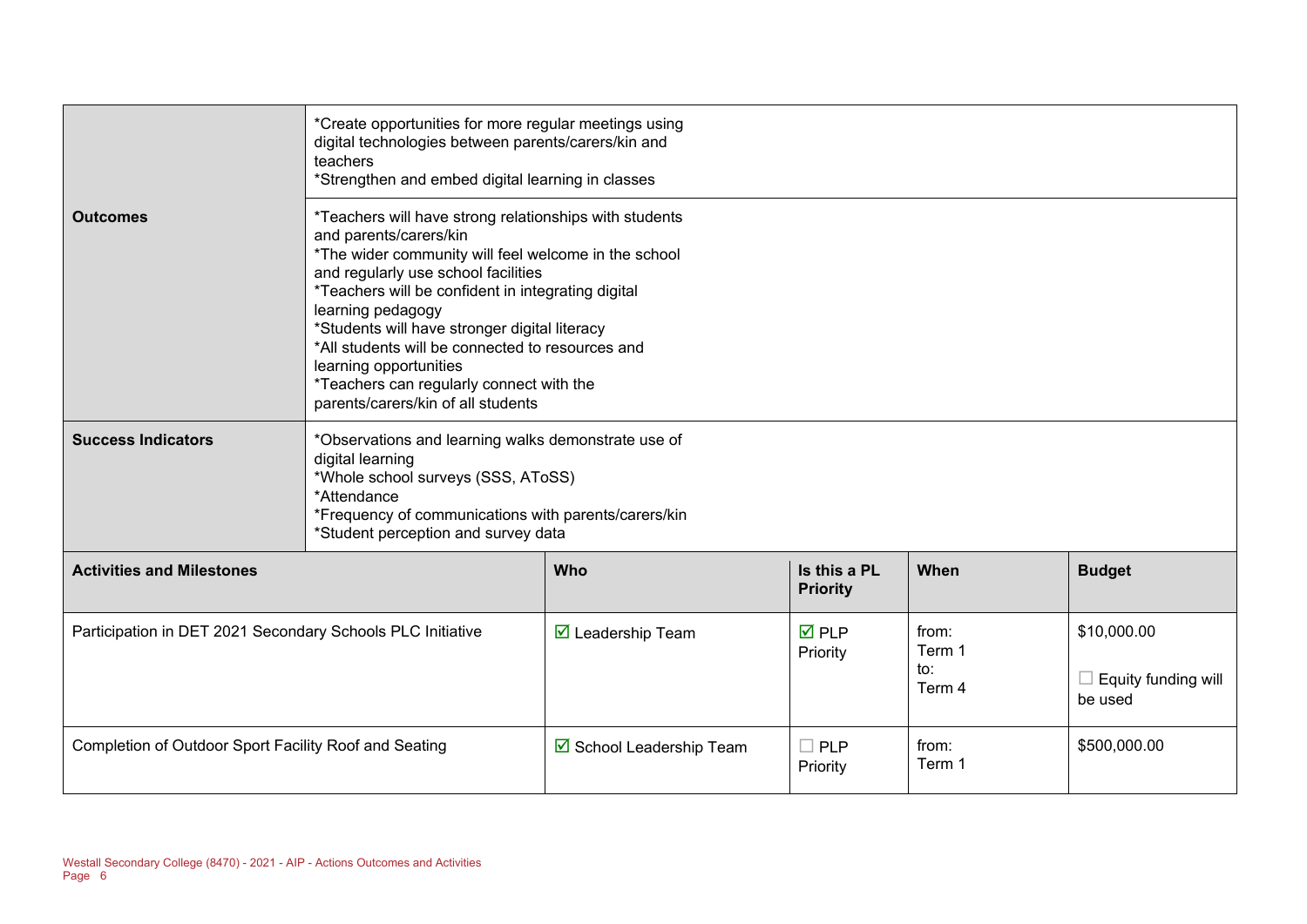|  |  | to:<br>$\overline{\phantom{0}}$<br>Term 2 | . Equity funding will<br>be used |
|--|--|-------------------------------------------|----------------------------------|
|--|--|-------------------------------------------|----------------------------------|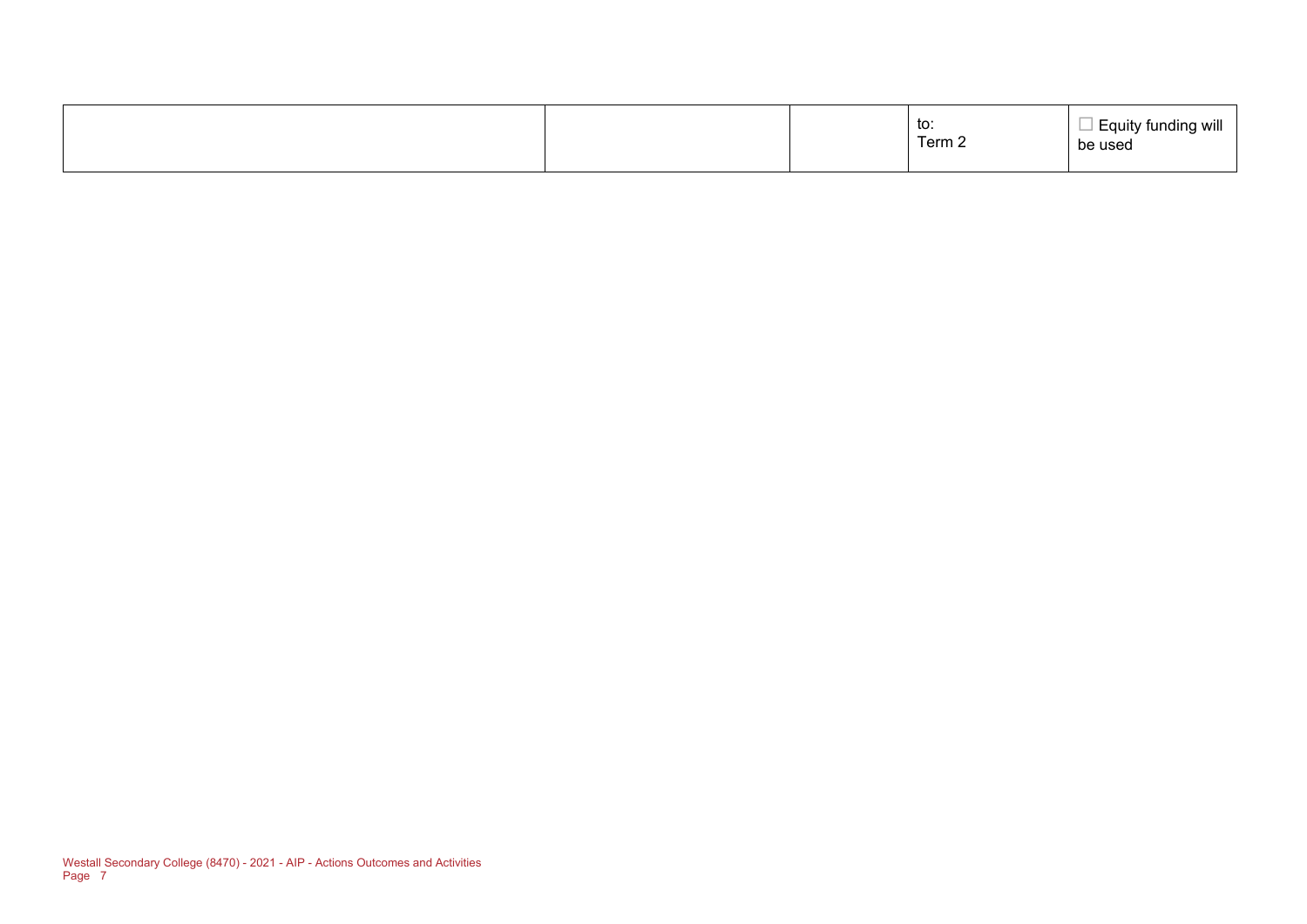### **Equity Funding Planner**

#### Equity Spending Totals

| Category                                                 | <b>Total proposed</b><br>budget $($)$ | Spend $($)$  |
|----------------------------------------------------------|---------------------------------------|--------------|
| Equity funding associated with Activities and Milestones | \$0.00                                | \$0.00       |
| <b>Additional Equity funding</b>                         | \$765,000.00                          | \$765,000.00 |
| <b>Grand Total</b>                                       | \$765,000.00                          | \$765,000.00 |

#### Activities and Milestones

| <b>Activities and Milestones</b> | <b>When</b> | Category | <b>Total proposed</b><br>budget (\$) | <b>Equity Spend (\$)</b> |
|----------------------------------|-------------|----------|--------------------------------------|--------------------------|
| <b>Totals</b>                    |             |          | \$0.00                               | \$0.00                   |

#### Additional Equity spend

| Outline here any additional Equity spend for 2021 | When                             | Category                               | <b>Total proposed</b><br>budget $($)$ | Equity Spend (\$) |
|---------------------------------------------------|----------------------------------|----------------------------------------|---------------------------------------|-------------------|
| <b>Assistant Principal</b>                        | from:<br>Term 1<br>to:<br>Term 4 | $\triangleright$ School-based staffing | \$140,000.00                          | \$140,000.00      |
| <b>Literacy Learning Specialist</b>               | from:<br>Term 1<br>to:<br>Term 4 | $\boxtimes$ School-based staffing      | \$120,000.00                          | \$120,000.00      |
| ES Classroom Support x 3                          | from:<br>Term 1                  | $\triangledown$ School-based staffing  | \$220,000.00                          | \$220,000.00      |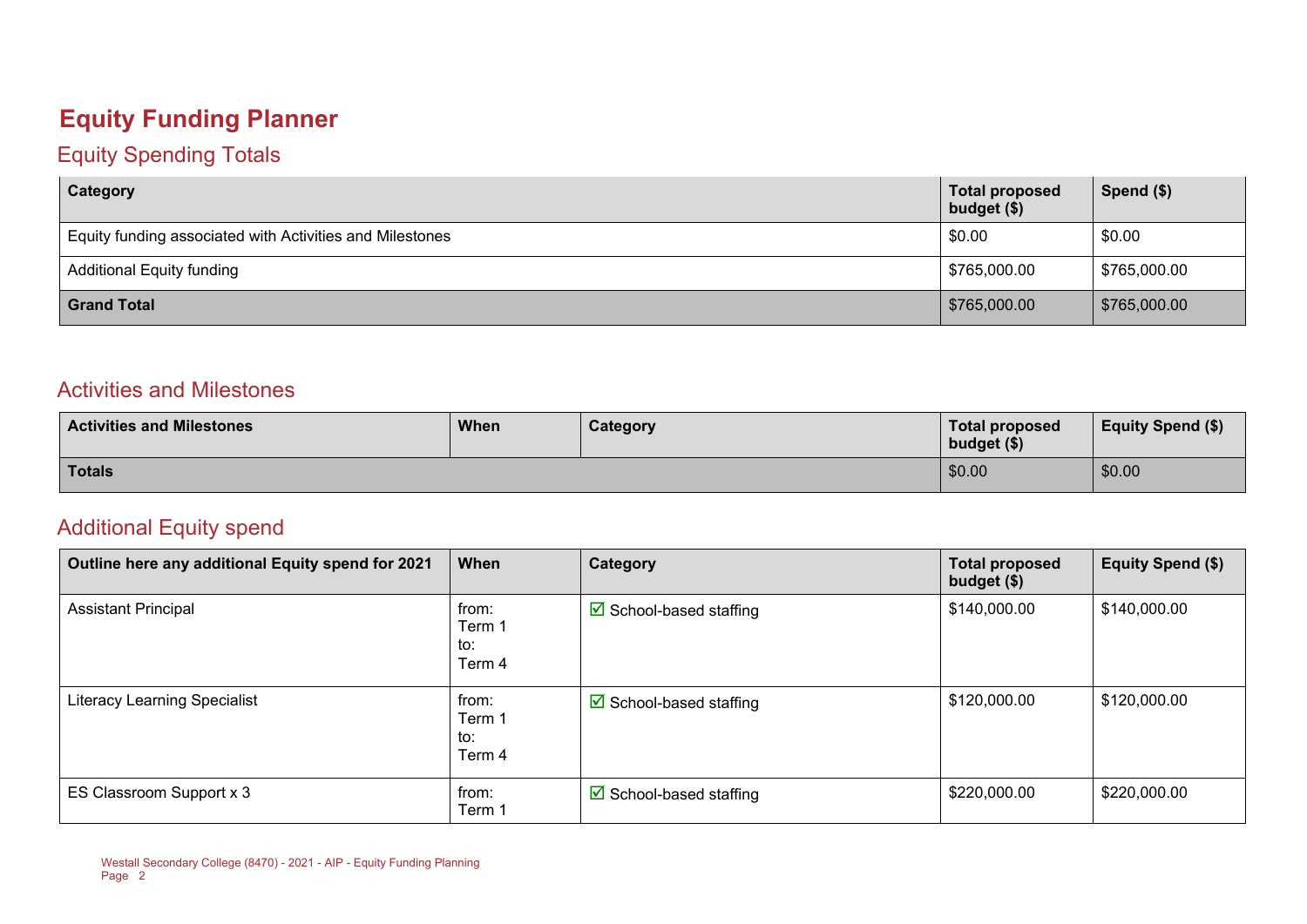|                                           | to:<br>Term 4                    |                                                                                                  |              |              |
|-------------------------------------------|----------------------------------|--------------------------------------------------------------------------------------------------|--------------|--------------|
| Literacy and Numeracy Support Staff       | from:<br>Term 1<br>to:<br>Term 4 | $\boxtimes$ School-based staffing                                                                | \$145,000.00 | \$145,000.00 |
| I Create Program Student Subsidy          | from:<br>Term 1<br>to:<br>Term 4 | $\triangleright$ Teaching and learning programs and<br>resources                                 | \$60,000.00  | \$60,000.00  |
| I Create Projects and additional staffing | from:<br>Term 1<br>to:<br>Term 4 | $\triangleright$ Teaching and learning programs and<br>resources<br>$\boxtimes$ Support services | \$50,000.00  | \$50,000.00  |
| <b>VCE Edrolo Student Access</b>          | from:<br>Term 1<br>to:<br>Term 4 | $\triangleright$ Teaching and learning programs and<br>resources                                 | \$30,000.00  | \$30,000.00  |
| <b>Totals</b>                             |                                  |                                                                                                  | \$765,000.00 | \$765,000.00 |